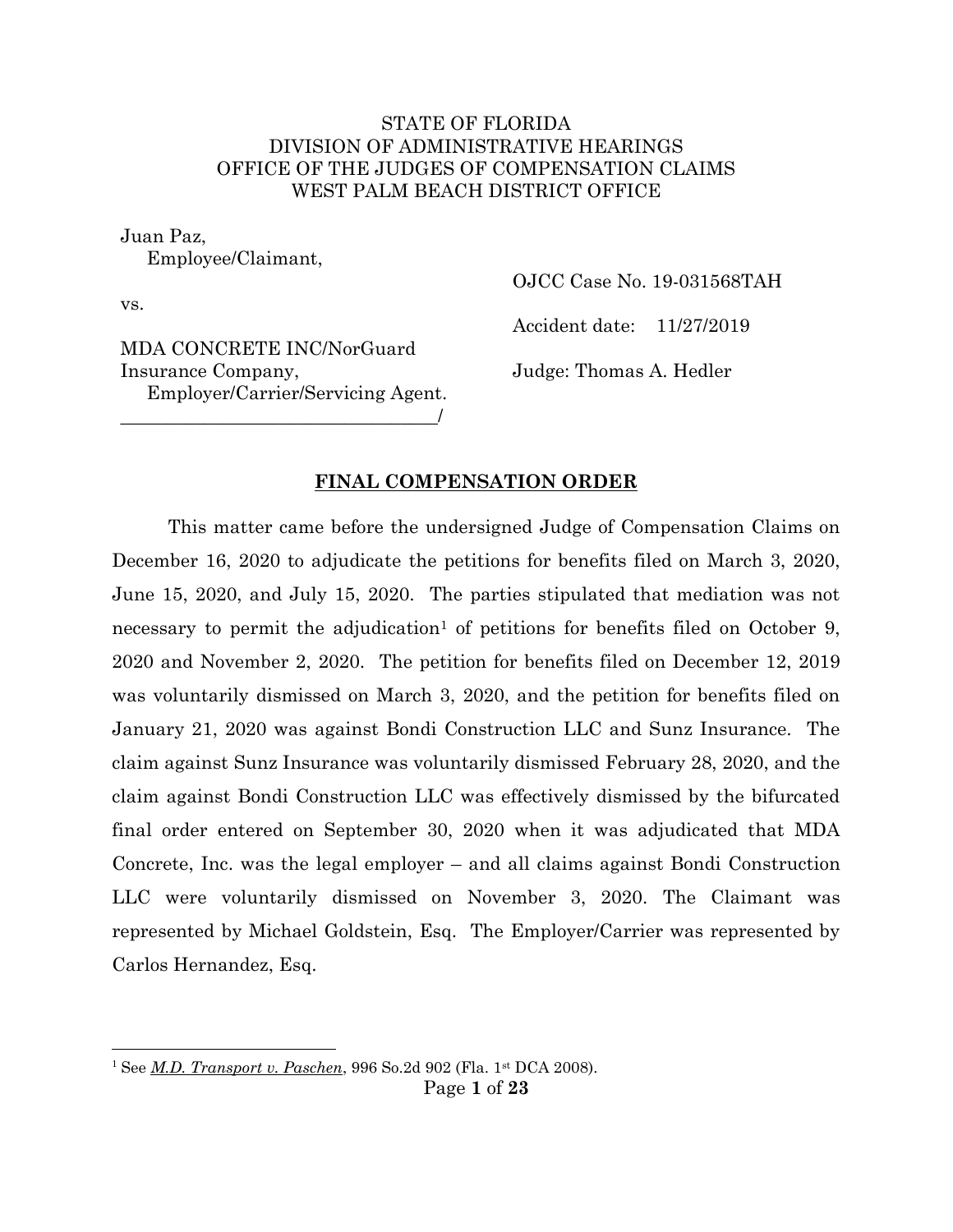The following stipulations have been reached between the parties:

- 1. Though the pretrial stipulation reflects the parties stipulate that the undersigned has jurisdiction of the parties and of the subject matter, the employer/carrier challenges jurisdiction upon an argument addressed herein.
- 2. Venue properly lies in Palm Beach County, Florida.
- 3. A mediation conference was held on October 8, 2020.
- 4. While the undersigned entered a bifurcated final compensation order on September 30, 2020 in which it was determined that the claimant was an employee of MDA Concrete, Inc., the E/C does not stipulate to an employer/employee relationship at the time of the accident/claim.
- 5. The employer was properly insured with workers' compensation coverage at the time of the accident/claim.
- 6. Notice of final hearing was timely given to the parties.
- 7. The claim is not governed by a managed care arrangement.
- 8. The parties stipulated that the AWW would be calculated at \$1,000.00 if it is determined the claimant had lawful wages in conjunction with F.S. 440.02(28).

# **Claims**

- 1. TTD/TPD from 11/27/19 to present and continuing.
- 2. Claimant seeks correction of AWW. Again, the parties have stipulated the amount would be \$1,000 if the wages are compliant with F.S. 440.02(28).
- 3. Compensability.
- 4. Claimant requests authorization for evaluation and treatment with a primary care physician.
- 5. Acceptance of compensability and medical necessity of treatment received at St. Mary's Medical Center on 11/27/19 and payment for same in the amount of \$93,101.00.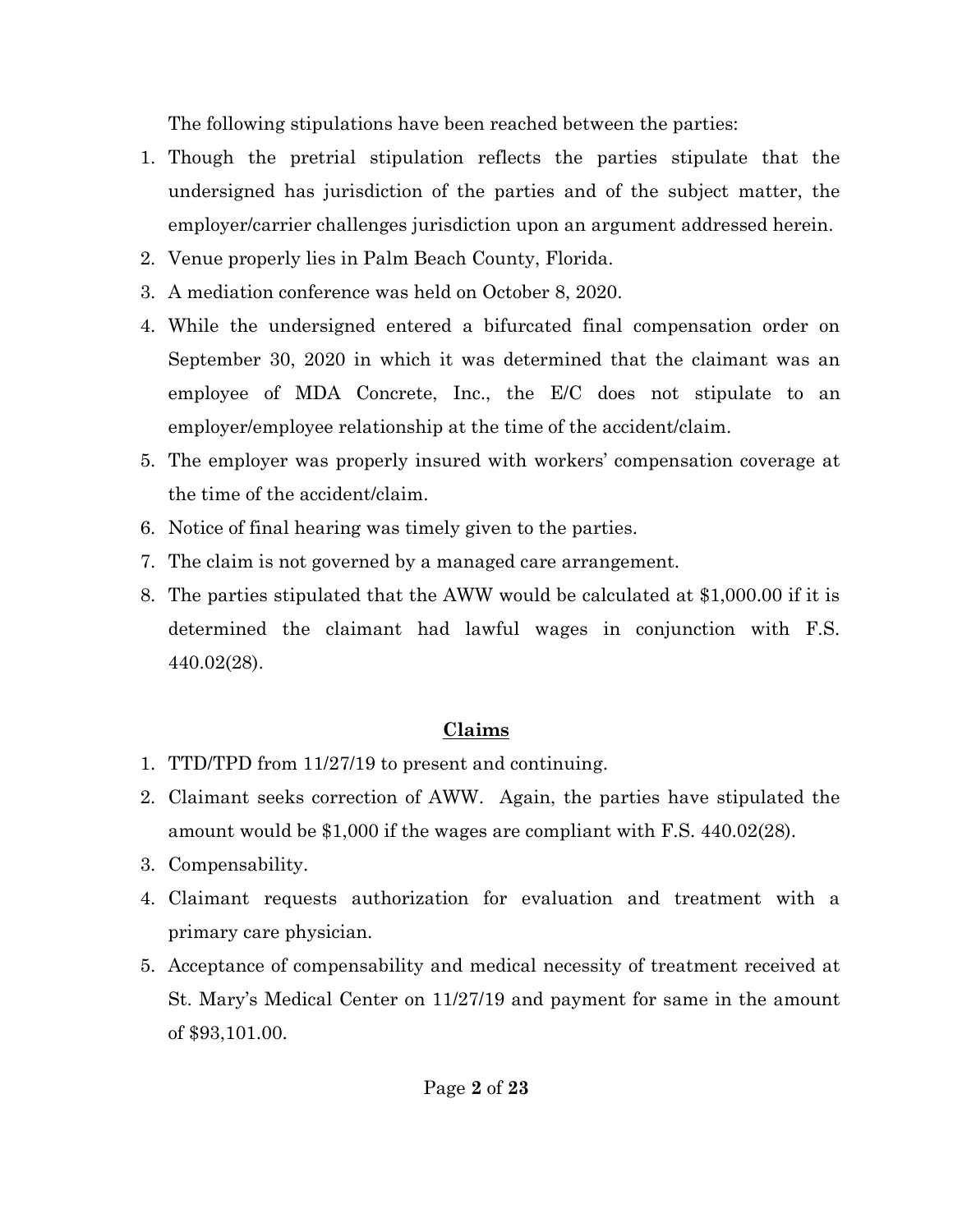- 6. Accept compensability of medical treatment received at St. Mary's Hospital.
- 7. Accept compensability of medical treatment received at JFK Hospital.
- 8. Claimant requests authorization for orthopedist.
- 9. Authorization of MRI scan of the right shoulder.
- 10.Authorization of MRI scan of the pelvis and coccyx.
- 11.Claimant requests authorization for physical therapy.
- 12.Acceptance of compensability and medical necessity of treatment received at JFK Medical Center on 11/28/20 and payment for same in the amount of \$6,797.62.
- 13.Acceptance of compensability and medical necessity of treatment received at JFK Medical Center on 11/28/20 and payment for same in the amount of \$1,487.00.
- 14.Penalties, interest, attorney's fees and costs.

# **Defenses**

- 1. The claimant did not properly serve the petitions for benefits on MDA Concrete as required by F.S. 440.192(1) which requires the claimant to serve copies of the petition for benefits by certified mail, or by electronic means approved by the chief judge, upon the employer and the employer's carrier.
- 2. The claimant has not established that the medical care provided at JFK Medical Center on November 28, 2020 was provided on an emergency basis.
- 3. JFK Medical Center did not provide timely notice of the care rendered to the claimant by the close of the third business day after it rendered such care as required by F.S. 440.13(3)(b).
- 4. St. Mary's Medical Center did not provide timely notice of the care rendered to the claimant within 24 hours after the initial admission/treatment as required by F.S. 440.13(3)(b).
- 5. The JCC does not have jurisdiction re: payment/amount of the medical bills.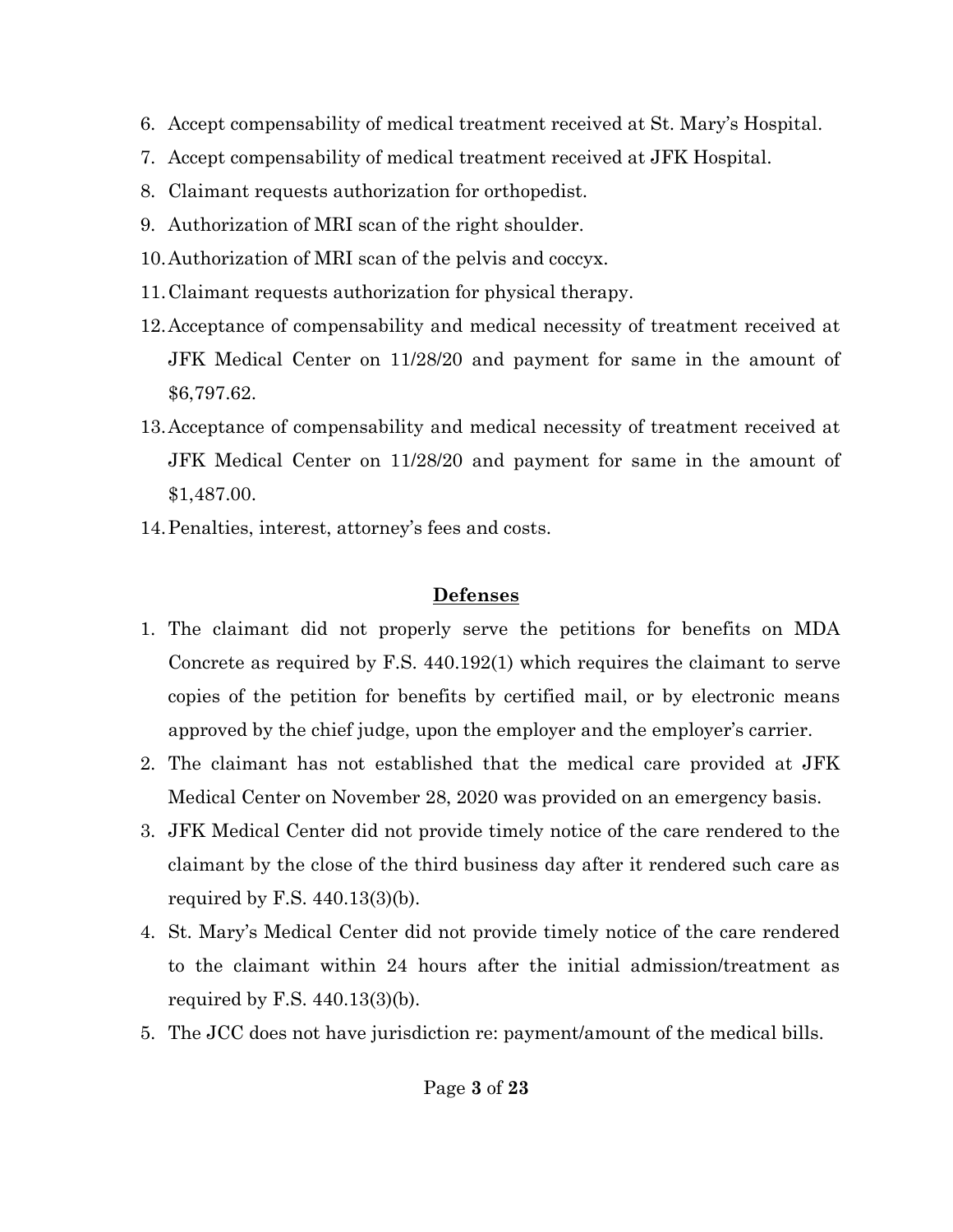- 6. The claimant is not entitled to attorney's fees and costs per F.S. 440.34 as the claimant did not properly serve the petitions on the employer, MDA Concrete as required per F.S. 440.192(1) and Rule 60Q-6.108(1)(b).
- 7. The claimant knowingly made false, misleading or incomplete statements in deposition and to his physicians for the purpose of obtaining workers compensation benefits. These statements *include, but are not limited to* the following statements:
	- a) Claimant's denial, in deposition, of his involvement in the motor vehicle accident of May 6, 2018.
	- b) Claimant's failure to disclose, in deposition, the full extent of his injuries as a result of the May 6, 2018 motor vehicle accident.
	- c) Claimant's failure to disclose, in deposition, the extent of the chiropractic treatment received by the claimant as a result of the May 6, 2018 motor vehicle accident.
	- d) Claimant's failure to disclose, to Dr. Aparicio, his involvement in the motor vehicle accident of May 6, 2018.
	- e) Claimant's failure to disclose, to Dr. Aparicio, the injuries he sustained as a result of the May 6, 2018 motor vehicle accident.
	- f) Claimant's failure to disclose, to Dr. Aparicio, that he received chiropractic treatment as a result of the May 6, 2018 motor vehicle accident.
	- g) Claimant's failure to disclose, to Dr. Aparacio, the extent of the chiropractic treatment received as a result of the May 6, 2018 motor vehicle accident.

The employer/carrier filed a Motion to Amend Pretrial Stipulation on December 11, 2020, to add additional allegations of misrepresentation(s). Specifically, the employer/carrier asserted that after the parties completed the pretrial stipulation on October 22, 2020, the E/C learned that the claimant was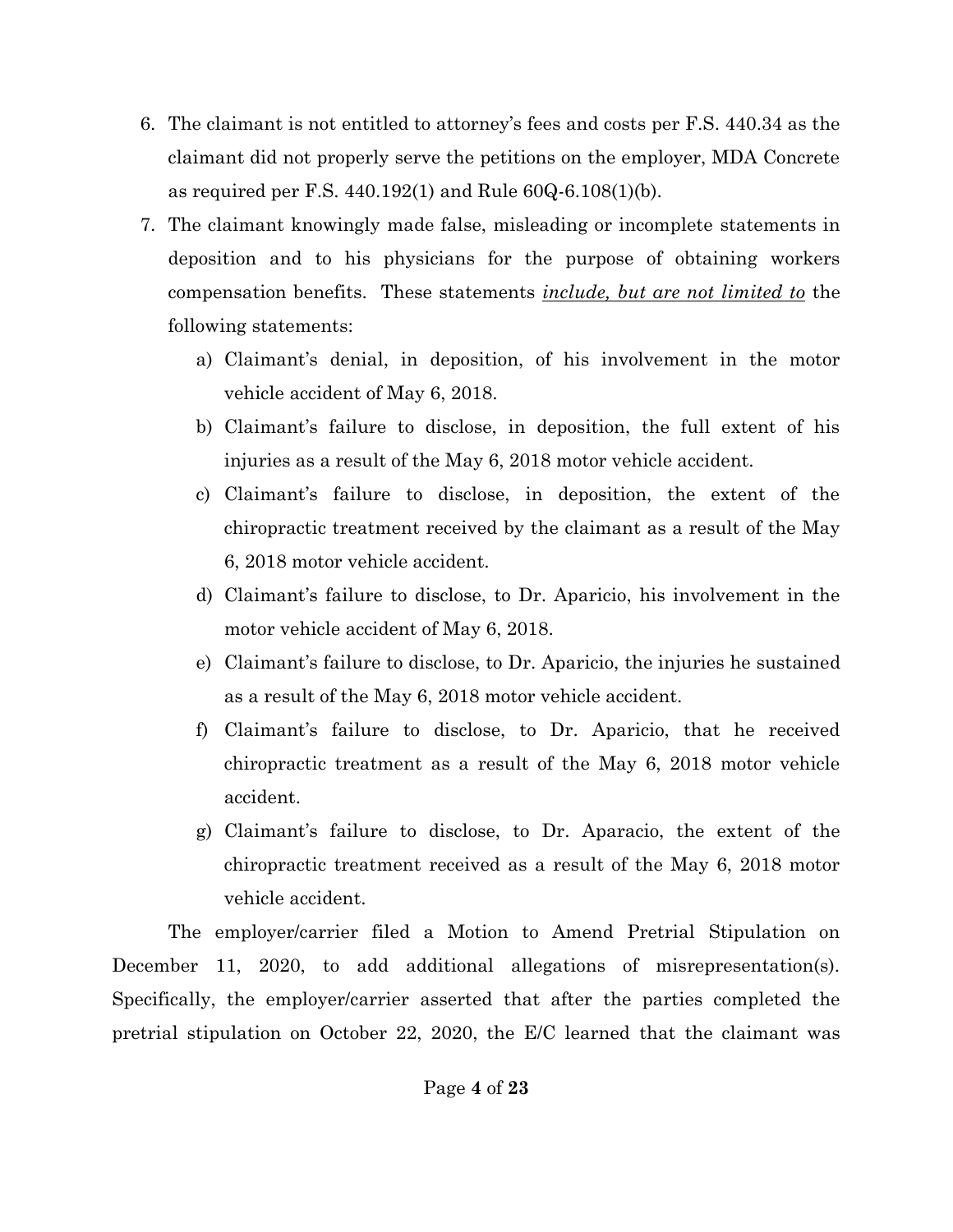involved in a second and separate motor vehicle accident on March 9, 2018 in Hollywood, Florida. The employer/carrier asserts the claimant's alleged denials of prior motor vehicle accidents constitute a misrepresentation considering the 3/9/18 motor vehicle accident. The claimant filed his objection on December 14, 2020, arguing the amendment is untimely and that the E/C had 'enough time to conduct discovery.'

Rule 60Q-6.113(6) provides that "in no event shall an amendment or supplement be used to raise a new claim or defense that could or should have been raised when the initial pretrial stipulation was filed, unless permitted by the judge upon motion for good cause shown." The employer/carrier argued the 3/9/18 motor vehicle accident was discovered within the week of filing the motion to amend, despite having comprehensively investigated the claimant's history. I find the misrepresentation defense upon the alleged denial of the 3/9/18 motor vehicle accident was not known at the time of the pretrial stipulation, and further, that the employer/carrier timely asserted the defense upon discovery of the accident. The claimant was offered a continuance to accommodate any potential prejudice incurred, and the claimant rejected same. Accordingly, the employer/carrier's motion to amend the pretrial stipulation is GRANTED.

- 8. Claimant has failed to complete and submit DWC-19's sent to him by the carrier. Accordingly, temporary indemnity benefits are found due and owing the claimant is not entitled to same until she completes and submits the forms the carrier per Rule 69L-3.021.
- 9. There is no objective medical evidence to establish that the industrial injury remains the MCC of the claimant's disability and need for treatment.
- 10.There is no medical evidence to establish that any diagnostic testing is reasonably and medically necessary as a result of the work injury.
- 11.E/C is entitled to apportionment of claimant's pre-existing injuries/conditions.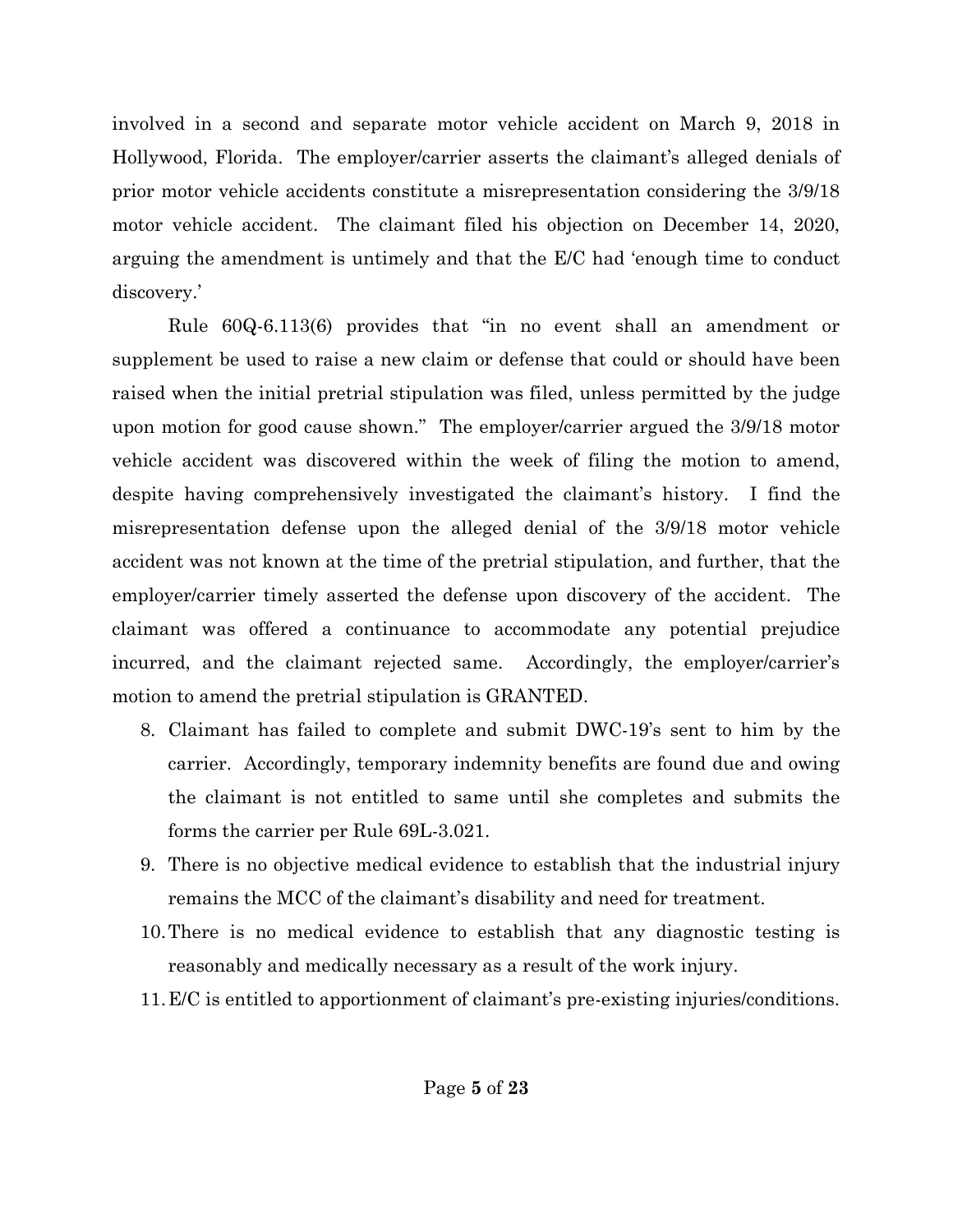- 12.The claimant was released to return to full duty work by Dr. Ruddy. Therefore, there is no causal relationship between the claimant's alleged work injury and his wage loss, if any. E/C is entitled to offset any postaccident earnings.
- 13.The claimant's average weekly wage should be deemed to be \$0.00 based on the fact that there is no evidence that the claimant reported any of the wages earned at MDA prior to the 13 weeks for income tax purposes.
- 14.The claimant is not entitled to TT/TPD based on the fact that the claimant did not report his wages for income tax purposes and, therefore, has no wages to establish an AWW and on which to base the payment of indemnity.

# **Exhibits**

# **Judge:**

- 1. Petitions for benefits filed on March 3, 2020, June 15, 2020, July 15, 2020, October 9, 2020, and November 2, 2020 [Docket#15, 53, 75, 158 & 198].
- 2. Order bifurcating final hearing entered on August 21, 2020 [Docket#106].
- 3. Order setting pretrial stipulation filing date and final hearing entered on August 28, 2020 [Docket#134].
- 4. Bifurcated final compensation order entered on September 30, 2020 [Docket#148].
- 5. Uniform Pretrial Stipulation filed on October 22, 2020 and Order Approving Pretrial Stipulation entered on October 28, 2020 [Docket#170, 189].
- 6. Notice of voluntary dismissal filed on November 3, 2020 and amended on November 3, 2020 [Docket#200, 203].
- 7. Claimant's trial memorandum [Docket#262] and Employer/Carrier's trial memorandum [Docket#261] were accepted for argument purposes only.

# **Joint:**

1. Deposition transcript of claimant, filed on August 28, 2020 and December 7, 2020 [Docket#131, 132, 240].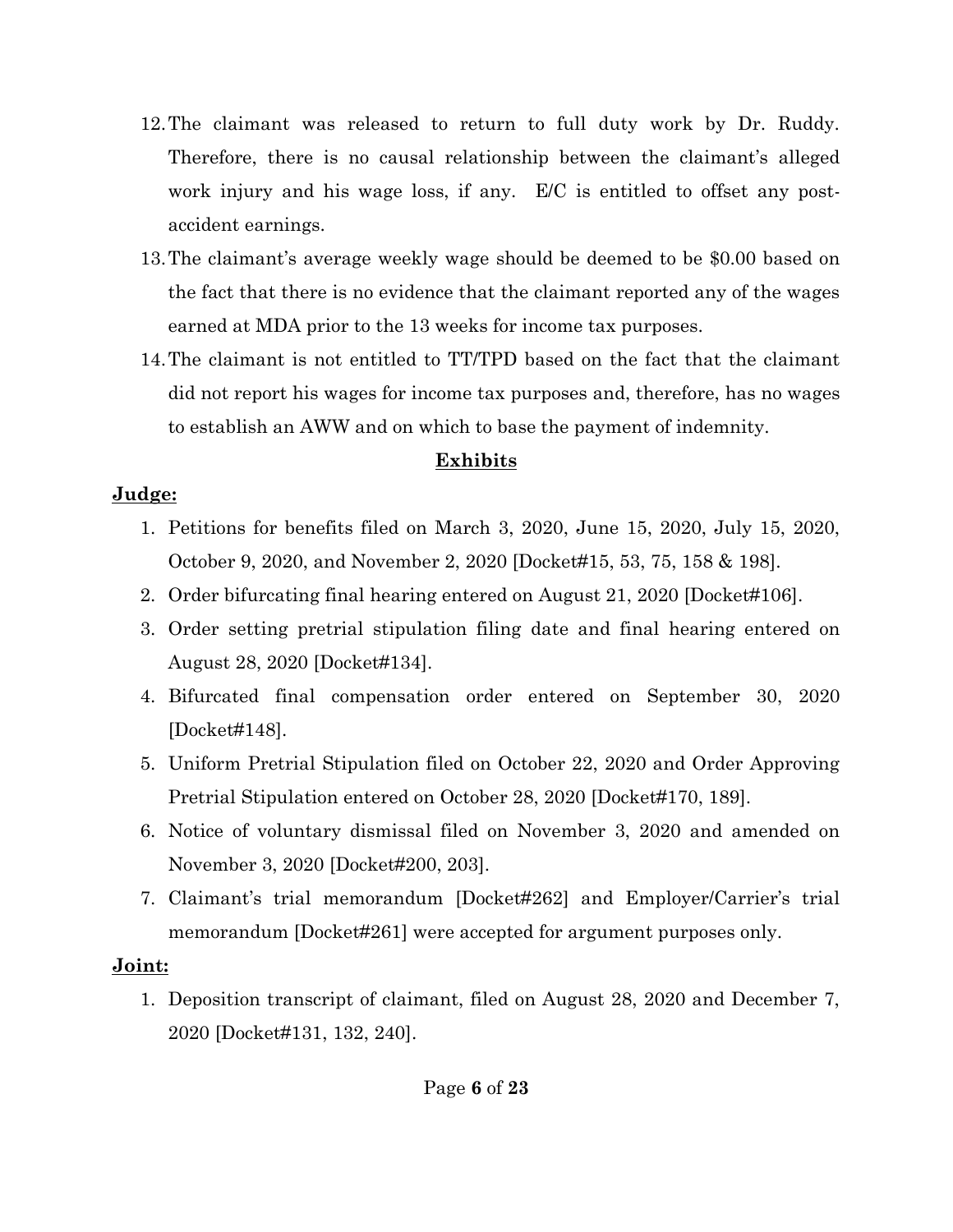- 2. Deposition transcript of videographer and IME video exhibit, filed on December 15, 2020 & December 16, 2020 [Docket#265, 266].
- 3. Deposition transcript of records custodian for Progressive Insurance Company, with attached records, filed on November 23, 2020 [Docket#232].
- 4. Deposition transcript of records custodian for Cagigas Medical Center, with attached records, filed on November 23, 2020 [Docket#231].

### **Claimant:**

- 1. Employee earnings reports filed on August 17, 2020, October 29, 2020, and November 6, 2020 [Docket#102, 192, 217].
- 2. Judicial notice of the docket.
- 3. Request to produce served on September 16, 2020 and responses served on October 16, 2020 and November 12, 2020, filed on December 9, 2020 [Docket#245].
- 4. Deposition transcript of Dr. Raul Aparicio, with attached exhibits, filed on July 27, 2020 [Docket#83].
- 5. Deposition transcript of records custodian for St. Mary's Medical Center, with attached records, filed on August 20, 2020 [Docket#105]. The employer/carrier objected asserting the provider was not authorized, an IME or EMA. The claimant responded the treatment is submitted as emergency care / *Parodi*. The evidence is reviewed for fact purposes, with reservation upon admissibility of medical opinions pending the outcome.
- 6. Deposition transcript of records custodian for JFK Medical Center, with attached records, filed on August 28, 2020 [Docket#124]. The employer/carrier objected asserting the provider was not authorized, an IME or EMA. The claimant responded the treatment is submitted as emergency care / *Parodi*. The evidence is reviewed for fact purposes, with reservation upon admissibility of medical opinions pending the outcome.
- 7. Deposition transcript of Alejandra Lagos filed on May 15, 2020 [Docket#33].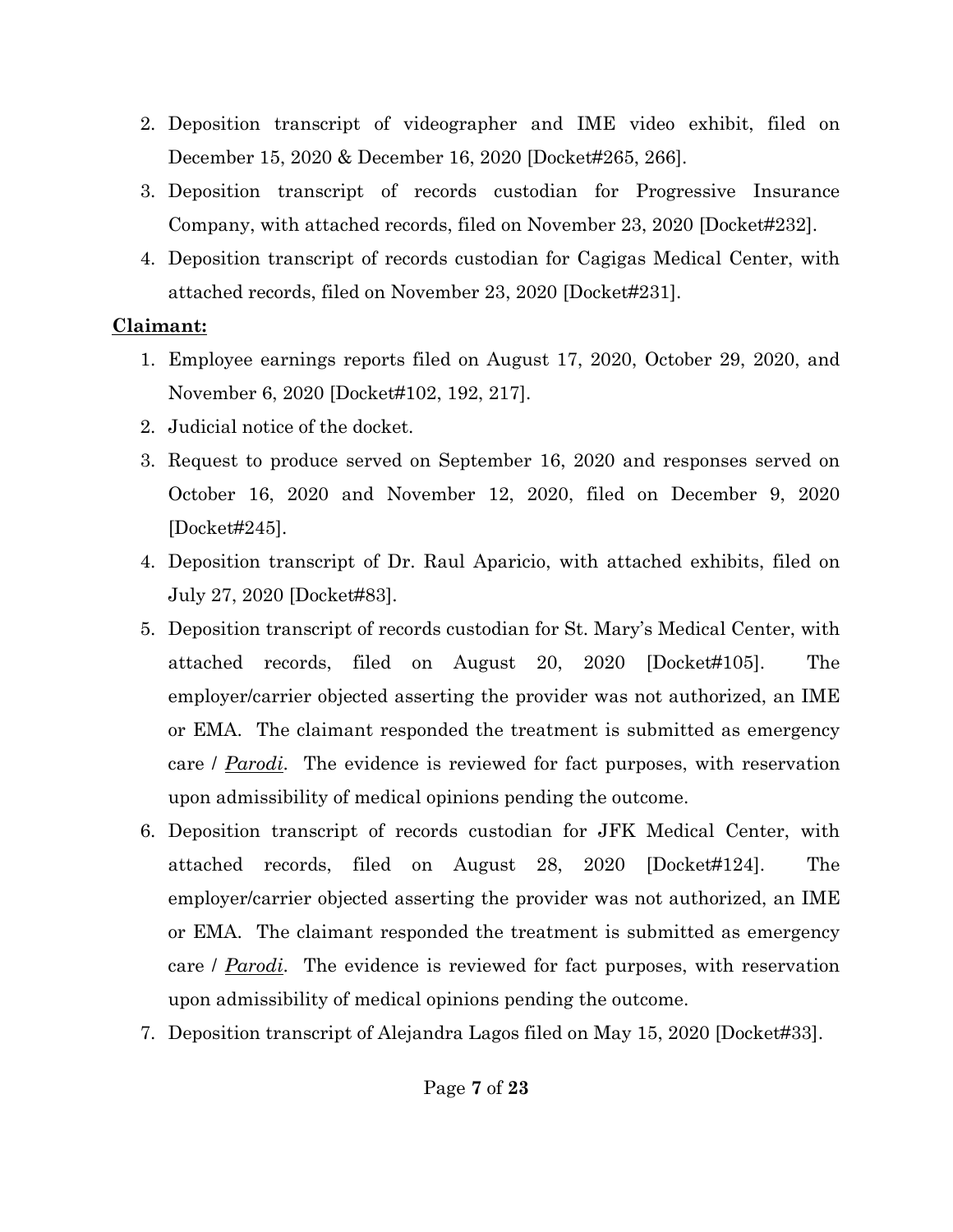- 8. Deposition transcript of Julio Moradel filed on July 1, 2020 [Docket#70].
- 9. Deposition transcript of Christopher Slatky, adjuster, filed on June 3, 2020 & November 13, 2020 [Docket#45, 225].
- 10.Notice of filing tax returns filed on June 30, 2020 and deposition transcript of Niko Sosa, filed on August 31, 2020 [Docket#69, 138].
- 11.Deposition transcript of records custodian for West Palm Beach County Fire Rescue, filed on November 16, 2020 [Docket#227].
- 12.Attachments to the petitions for benefits [Docket#54, 76, 159]. The employer/carrier objected on the grounds of hearsay and authenticity. As to Docket#54, 76, the objections are overruled. As to Docket#159, the objections are sustained.

# **Employer/Carrier:**

- 1. Request to produce served on November 4, 2020 and response served on December 1, 2020, filed on December 11, 2020 [Docket#257]. The claimant objected on the grounds the documents were not listed on the pretrial stipulation and relevance. The objections are overruled.
- 2. Deposition transcript of Dr. Michael Ruddy, with attachments, filed on December 3, 2020 [Docket#237].
- 3. Deposition transcript of records custodian for Kanner & Pintaluga, with attached records, filed on December 7, 2020 [Docket#241].
- 4. Deposition transcript of records custodian for MGA Insurance, with attached records, filed on December 3, 2020 [Docket#236].
- 5. Deposition transcript of records custodian for Wells Fargo Bank, with attached records, filed on December 3, 2020 [Docket#238].
- 6. Deposition transcript of records custodian for T-Mobile, with attached records, filed on December 10, 2020 [Docket#246-252]. The claimant's objection as to relevance is overruled.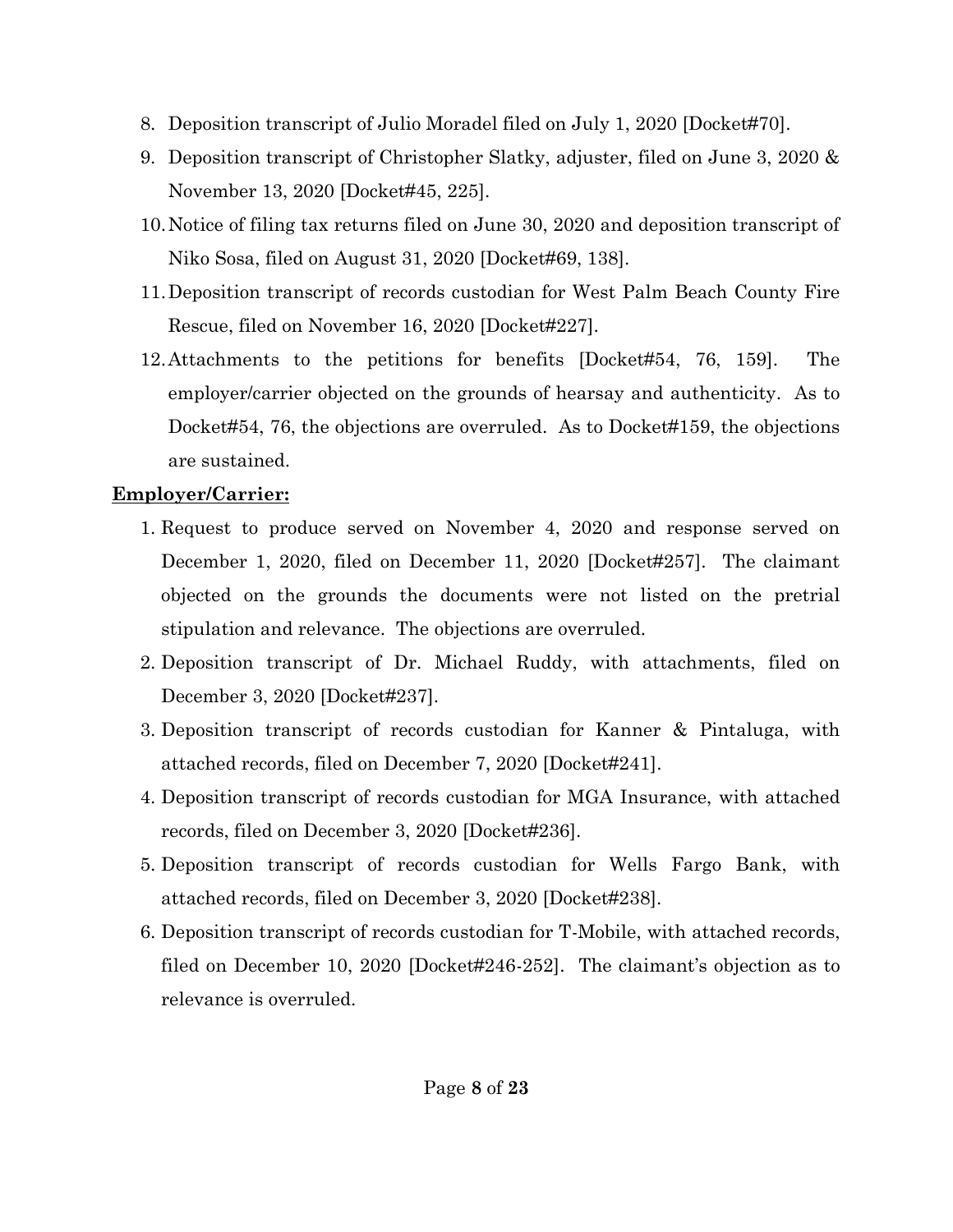7. Deposition transcript of Jay Alpert filed on August 31, 2020 [Docket#139]. The claimant's objection as to relevance is sustained.

#### **Live Witnesses**

### **Claimant:**

Juan Paz - claimant

## **Employer/Carrier:**

Norma Matute Reyes – claimant's wife

# Pre-trial Motions

On November 5, 2020, the claimant filed a Motion to Strike/Motion for Sanctions. In the motion, the claimant argued the employer/carrier's amendment to the pre-trial stipulation filed on November 3, 2020 [in which the E/C asserted two additional defenses] was untimely, been waived, and inappropriate and frivolous. The employer/carrier's amendment asserted the following new defenses: claimant did not make a good faith effort to resolve the pending petitions as required under F.S. 440.192 and claimant did not properly serve the pending petitions for benefits on the employer as required in F.S. 440.192 and Rule 60Q-6.108. The employer/carrier filed its response on November 13, 2020.

Again, Rule 60Q-6.113(6) provides that no amendment shall be used to raise a new defense that could or should have been raised when the initial pretrial stipulation was filed, unless permitted by the judge for good cause. The parties submitted the initial pretrial stipulation on October 22, 2020. The employer/carrier offered no evidence or explanation for why these new defenses were not raised in the initial pretrial stipulation. Further, the employer/carrier offered no evidence or explanation to justify a finding of good cause. I find the defenses could or should have been raised in the initial pretrial stipulation and there hasn't been a requisite showing of good cause to justify the untimely amendment.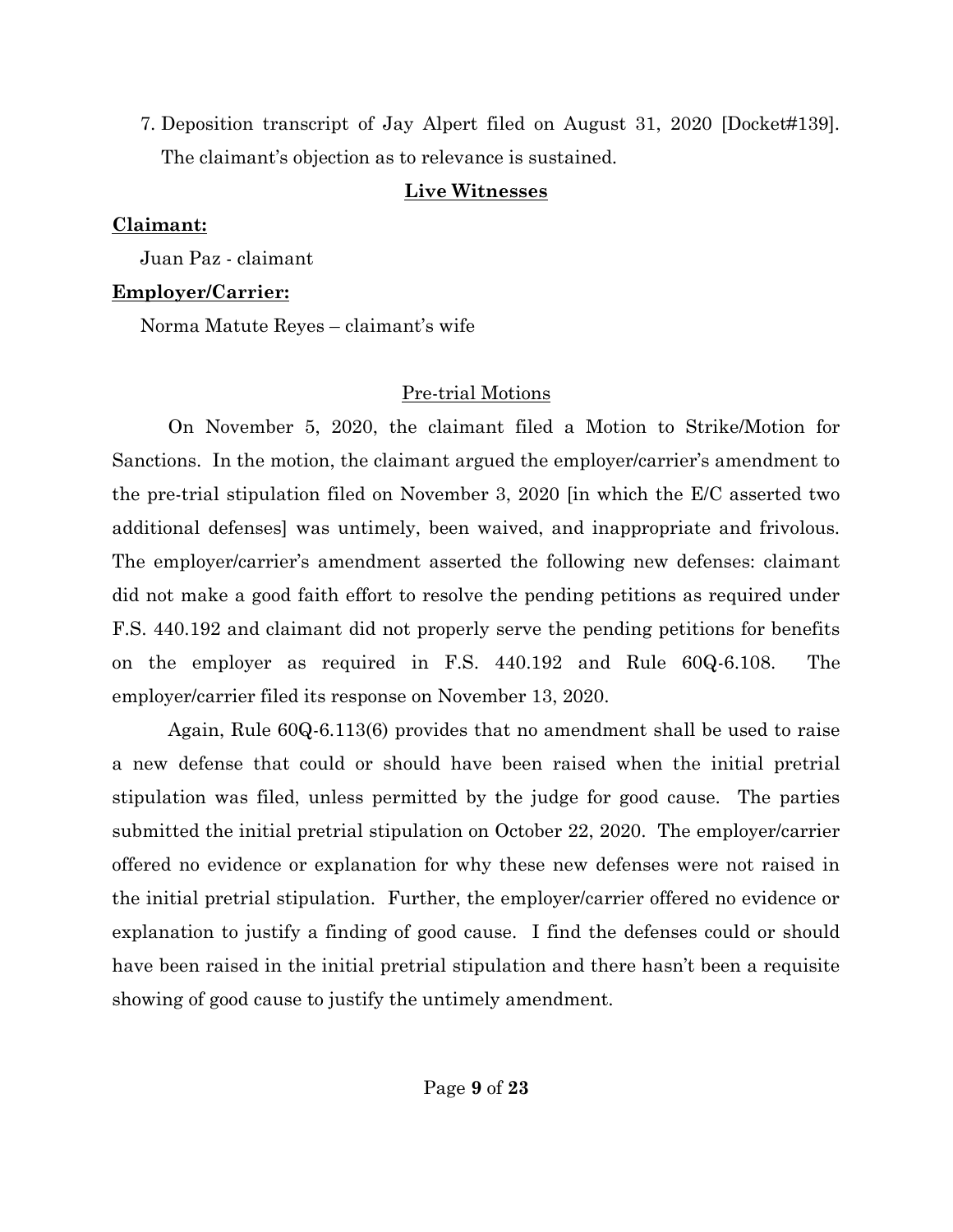As to the 2nd proposed new defense – alleged failure to properly serve the petitions for benefits upon the employer, the E/C cites F.S. 440.192(1) which provides the employee shall serve the petition by certified mail, or by electronic means upon the employer. The E/C argues that if the employee does not serve the petition via certified mail, then the undersigned JCC does not have jurisdiction over the person and the subject matter. The E/C further notes that subject matter jurisdiction can't be waived. I reject the employer/carrier's argument.

The issue of perfecting service via certified mail upon the employer pertains to personal jurisdiction – not subject matter jurisdiction. Personal jurisdiction can be waived. See *Solmo v. Friedman*, 909 So.2d 560 (Fla. 4th DCA 2005) ["It is well established that '[i]f a party takes some step in the proceedings which amounts to a submission to the court's jurisdiction, then it is deemed that the party waived his right to challenge the court's jurisdiction regardless of the party's intent not to concede jurisdiction.'"]; *Caldwell v. Caldwell*, 921 So.2d 759 (Fla. 1st DCA 2006) ["By entering a general appearance without contesting personal jurisdiction," the defense is waived.]; *Lennar Homes, Inc. v. Gabb Construction Services, Inc.*, 654 So.2d 649 (Fla. 3rd DCA 1995) ["A defendant who fails to contest the sufficiency of service of process at the inception of the case, whether by motion or responsive pleading, has waived this defense once he or she has entered a general appearance."]. The rationale for the law pertaining to personal jurisdiction is especially understood in the instant case. The claimant filed his petition for benefits against MDA Concrete, Inc. on March 3, 2020. Defense counsel filed his Notice of Appearance on March 9, 2020. Thereafter, the parties have made over 250 filings. The parties went to a bifurcated final hearing on August 31, 2020 [at which point the parties stipulated to jurisdiction over the subject matter and the person] and continued litigating beyond the most recent pretrial stipulation before the E/C asserted a defense of improper service. To determine months later and after extensive litigation that the employer was not properly served, and therefore, should not be subject to the proceedings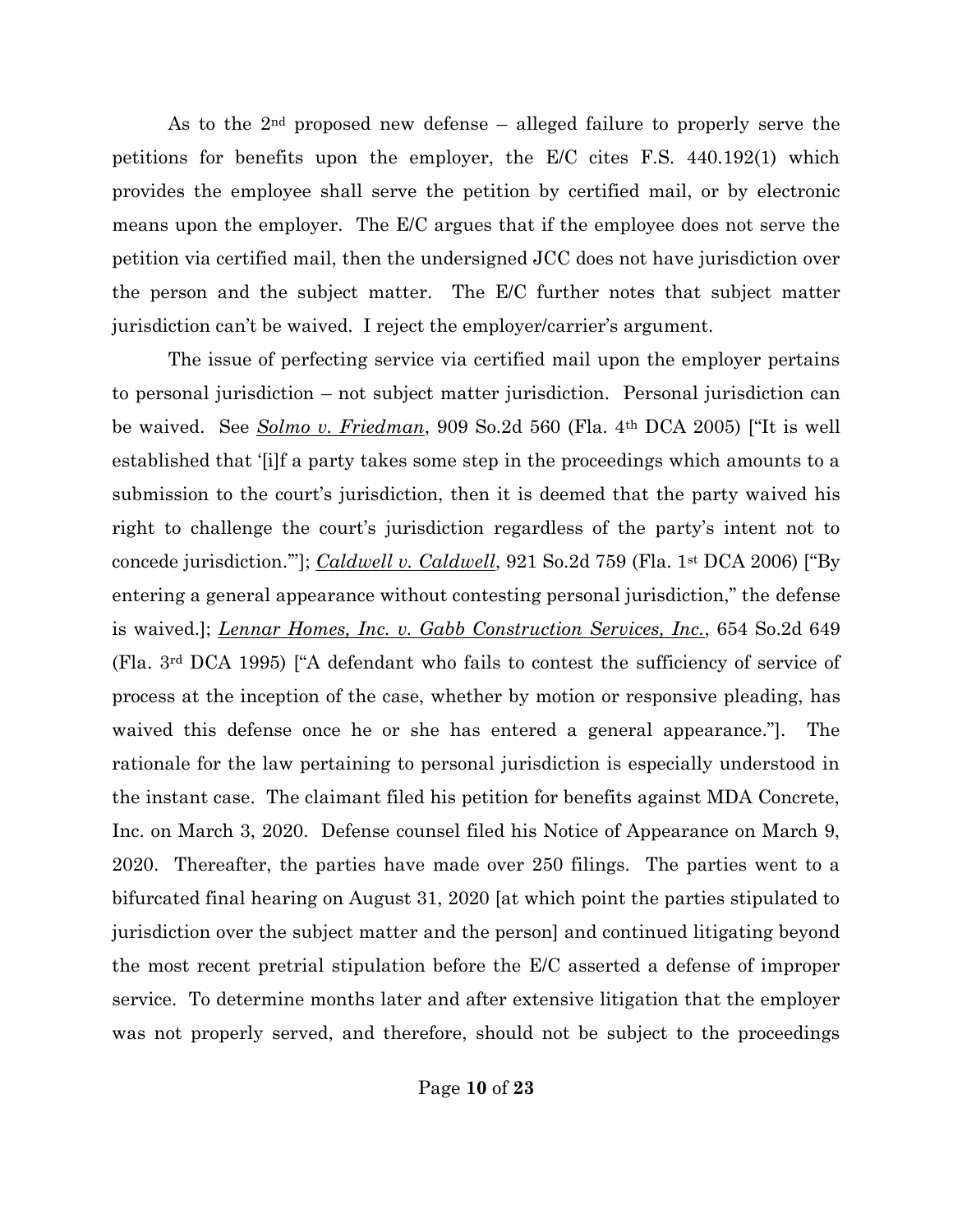would contradict the concept of justice in every imaginable way. Accordingly, I reject the E/C's argument that jurisdiction can't be waived. Personal jurisdiction can be waived. I find the defense as to an alleged improper service relates to personal jurisdiction, and that such defense was waived. The claimant's motion to strike the 11/3/2020 E/C amendment is granted.

On December 10, 2020, the claimant filed a Motion for Protective Order, arguing the employer/carrier's effort to call the claimant's wife and son as witnesses was simply harassment. The employer/carrier filed its Response on December 11, 2020. The employer/carrier's response outlined its' basis for the relevance of the examination of the witnesses. After hearing argument of counsel and considering the subject pleadings, the claimant's motion for protective order was denied. Also, the employer/carrier's Motion to Compel Claimant to Answer Certified Deposition Questions filed on December 9, 2020 was withdrawn at the hearing.

#### Substantive Issues for Adjudication

I have taken the time to carefully review and consider all of the evidence presented to me, including the documentary evidence, deposition testimony, and live testimony. While I do not recite in explicit detail each piece of evidence/testimony, I have attempted to resolve any and all conflicts in the testimony and evidence. The stipulations of the parties are adopted and shall become part of the findings of fact herein. The undersigned has jurisdiction of the parties and subject matter. Based upon the stipulations of the parties, evidence presented and legal review, I make the following findings of ultimate facts and conclusions of law.

#### **Factual History**

The parties previously tried the bifurcated matter of employer/employee relationship on August 31, 2020. The undersigned entered the bifurcated final compensation order on September 30, 2020. It was determined that the claimant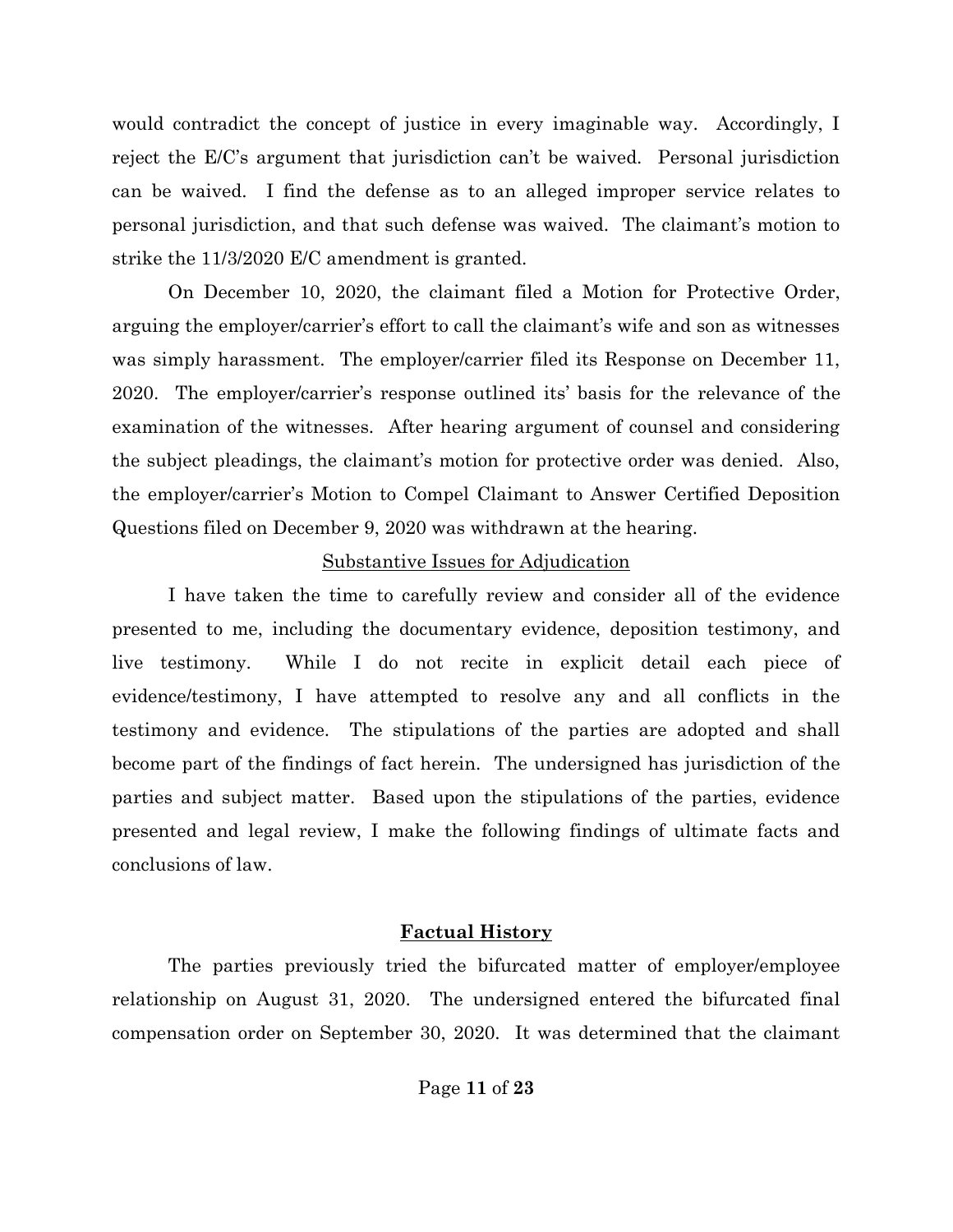was employed with MDA Concrete, Inc. on November 27, 2019 when he fell from a scaffold while performing stucco work. He was transported from the job site to St. Mary's Medical Center via ambulance. At St. Mary's, the claimant was treated for injury to his jaw, right flank, right shoulder, neck and back pain. The following day, the claimant presented to JFK Medical Center, reporting right shoulder, neck, and back pain. The claimant has thereafter largely gone without medical care, though he did present for IME evaluations with Dr. Raul Aparicio on June 15, 2020 and Dr. Michael Ruddy on August 4, 2020. After the bifurcated issue of employer/employee relationship was adjudicated, the parties return for the determination of the substantive claims and defenses.

### **Analysis** *- Misrepresentation Defense*

The employer/carrier's primary defense was premised upon the allegation the claimant violated F.S. 440.09(4) and 440.105. Florida Statute 440.09(4) provides that an employee shall be disqualified from all benefits if a judge of compensation claims determines that the employee has knowingly or intentionally engaged in any of the acts described in s. 440.105 for the purpose of securing workers' compensation benefits. Florida Statute 440.105(4)(b) provides, in relevant part:

It shall be unlawful for any person:

- 1. To knowingly make, or cause to be made, any false, fraudulent, or misleading oral or written statement for the purpose of obtaining or denying any benefits or payment under this chapter.
- 2. To present or cause to be presented any written or oral statement as part of, or in support of, a claim for payment or other benefit pursuant to any provision of this chapter, knowing that such statement contains any false, incomplete, or misleading information concerning any fact or thing material to such claim.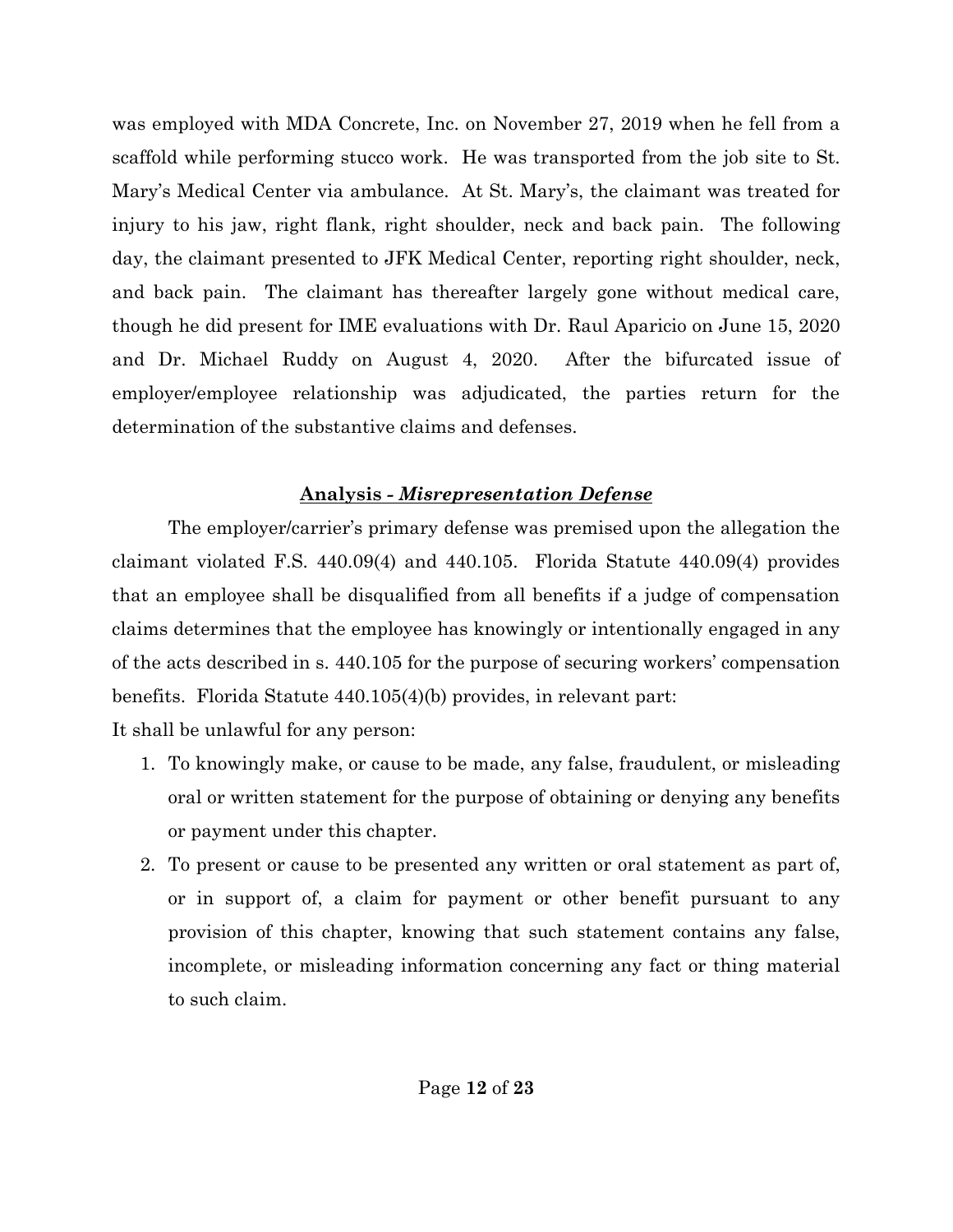- 3. To prepare or cause to be prepared any written or oral statement that is intended to be presented to any employer, insurance company, or self-insured program in connection with, or in support of, any claim for payment or other benefit pursuant to any provision of this chapter, knowing that such statement contains any false, incomplete, or misleading information concerning any fact or thing material to such claim.
- 4. To knowingly assist, conspire with, or urge any person to engage in activity prohibited by this section.

The employer/carrier has the burden of proof, by a preponderance of the evidence, to show that a claimant has committed a violation of Florida Statute 440.105. See *Singletary v. Yoder's*, 871 So.2d 289 (Fla. 1st DCA 2004). Whether a claimant has violated section 440.105 is a factual determination to be made by the JCC, which is reviewed for competent substantial evidence. See *Arreola v. Administrative Concepts*, 17 So.3d 792 (Fla. 1<sup>st</sup> DCA 2009). A misrepresentation of a material fact is not required, but rather the misrepresentation must only be made with the intent to obtain a workers' compensation benefit. See *Village of N. Palm Beach v. McKale*, 911 So.2d 1282 (Fla. 1st DCA 2005). Determining that there has been a violation of section 440.105(4) requires a two-part inquiry, encompassing first a finding as to whether a false statement was made by the claimant, and second a finding as to whether, at the time the statement was made, it was made with the intent to obtain benefits. See *City of Hialeah v. Bono*, 207 So.3d 1030 (Fla. 1st DCA 2017).

The employer/carrier contends the claimant violated 440.105(4) in the following:

- (a) The claimant denied, in deposition, of his involvement in the motor vehicle accident of May 6, 2018 and the motor vehicle accident of March 9, 2018.
- (b) The claimant failed to disclose, in deposition, the full extent of his injuries as a result of the May 6, 2018 motor vehicle accident.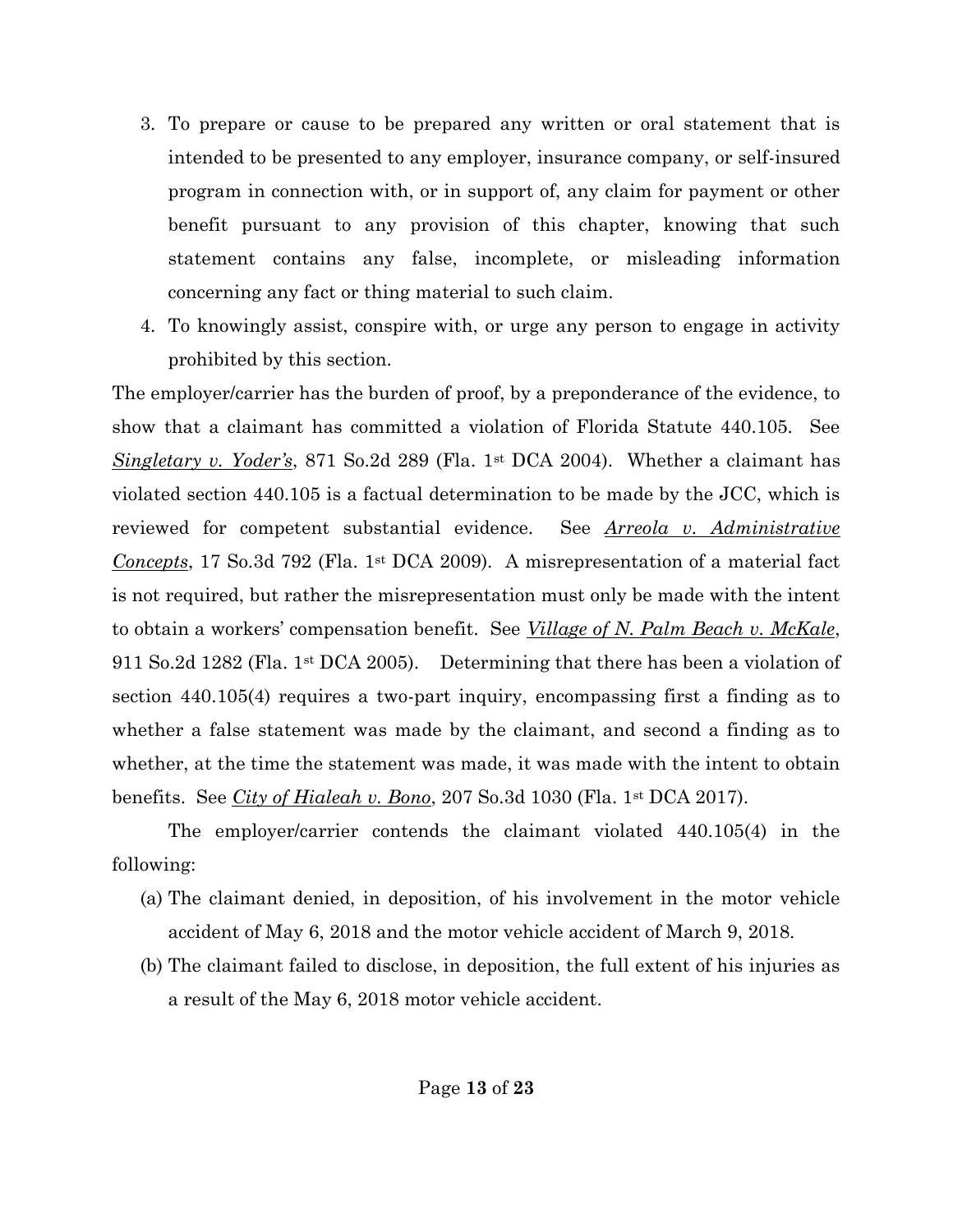- (c) The claimant failed to disclose, in deposition, the extent of the chiropractic treatment received by the claimant as a result of the May 6, 2018 motor vehicle accident.
- (d) The claimant failed to disclose, to Dr. Aparicio, his involvement in the motor vehicle accident of May 6, 2018, and he failed to disclose his March 9, 2018 motor vehicle accident to Dr. Aparicio and Dr. Ruddy.
- (e) The claimant failed to disclose, to Dr. Aparicio, the injuries he sustained as a result of the May 6, 2018 motor vehicle accident.
- (f) The claimant failed to disclose, to Dr. Aparicio, that he received chiropractic treatment as a result of the May 6, 2018 motor vehicle accident.
- (g) The claimant failed to disclose, to Dr. Aparicio, the extent of the chiropractic treatment received as a result of the May 6, 2018 motor vehicle accident.

#### *False Statement?*

The records from Progressive, Cagigas Medical Center and Kanner & Pintaluga reflect the claimant suffered a motor vehicle accident on May 6, 2018, when he was rear-ended while driving his truck. Following the motor vehicle accident, the claimant retained Kanner & Pintaluga for representation. The claimant was seen at Cagigas Medical Center, a chiropractor, on May 22, 2018. At that time, the claimant reported that since the accident, he had neck pain, with bilateral arm weakness and thoracic pain. He was recommended for chiropractic treatment, including physical therapy, electric stimulation and ultrasound. The claimant underwent chiropractic therapy on May 23, 2018, May 24, 2018, May 25, 2018, May 29, 2018, May 30, 2018, May 31, 2018, June 1, 2018, June 4, 2018, and June 5, 2018. The claimant was evaluated again at Cagigas on June 8, 2018 and reported only slight improvement. He was recommended ongoing chiropractic treatment for the right shoulder pain, and prescribed MRI studies of the cervical and thoracic. The claimant followed-up for chiropractic therapy on June 11, 2018,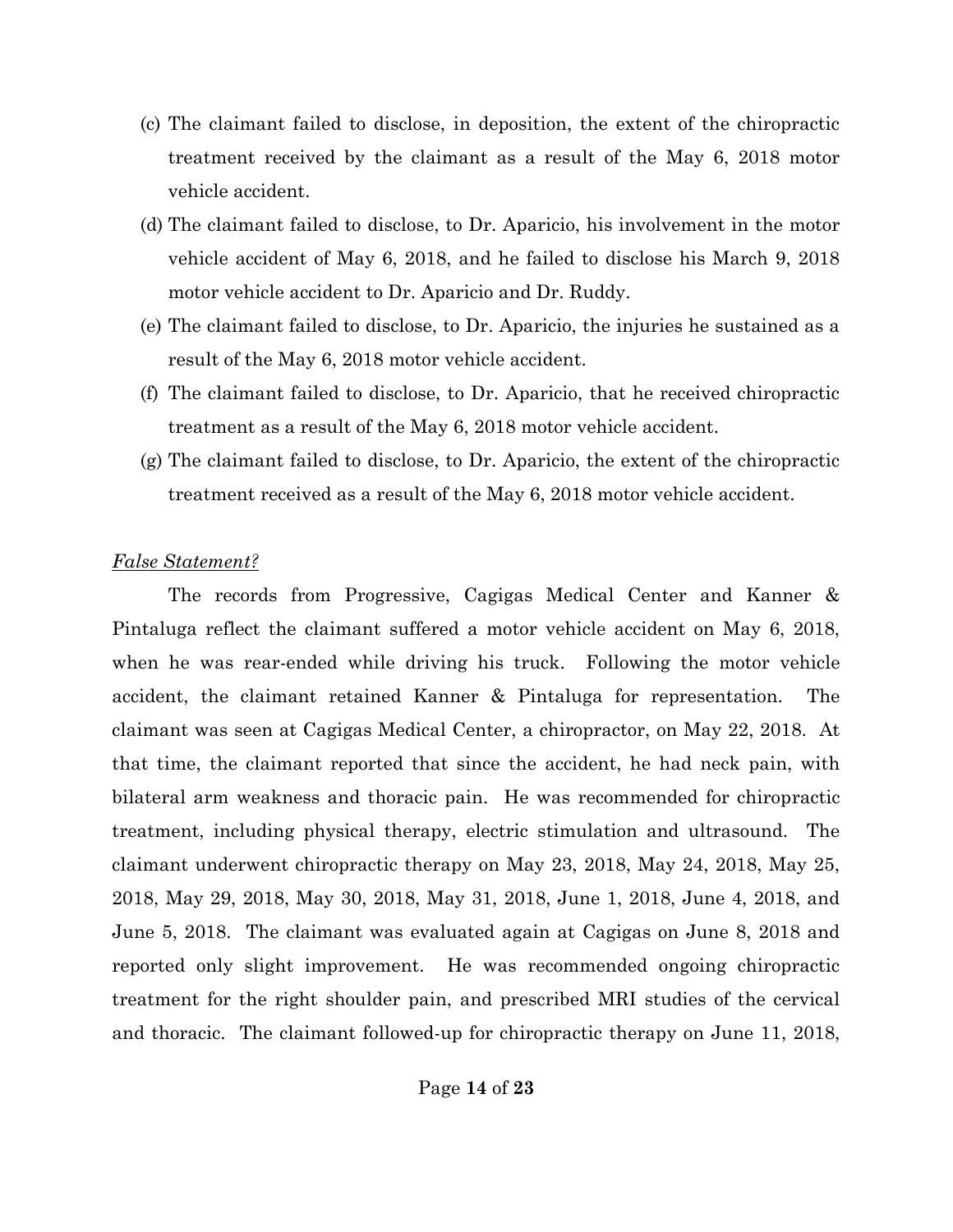June 12, 2018, June 13, 2018 and June 14, 2018. There are no other medical records related to this accident.

At the final hearing, the claimant and his wife confirmed a motor vehicle accident on March 9, 2018 involving a 2004 Toyota Corolla. The claimant confirmed the accident resulted in the total loss of the vehicle. The claimant maintained a denial of suffering injury as a result of this accident, and there were no records contradicting the denial of injury.

The claimant provided deposition testimony on April 14, 2020. During the deposition, the claimant was asked if he had ever been involved in any auto accidents before November of 2019, and the claimant responded, 'No.' He was asked if he had ever been involved in a lawsuit before, to which the claimant responded, 'not that I remember.' Now at the time of this deposition the claim was defended by three different employers (and carriers) with three different defense counsels. Another defense attorney specifically asked the claimant if he was involved in a motor vehicle accident in May of 2018, and the claimant responded, 'I don't remember. Maybe, but I don't remember.' When asked if the claimant was involved in a motor vehicle accident in January of 2020, the claimant testified that was his wife. The claimant was asked again about the May 2018 accident and he testified that he did not remember. It was only after the claimant was asked if he had ever treated with a chiropractor prior to the subject industrial accident that the claimant testified, in the affirmative. When asked about the details of the chiropractic care, the claimant testified, 'it was when I was rear-ended, my truck.' The claimant was then asked if he remembered when he was rear-ended in his truck and he testified, 'I don't remember.' The claimant did not acknowledge the March 9, 2018 motor vehicle accident at his deposition.

I find the claimant made false, misleading and incomplete statements during his deposition when he denied any prior motor vehicle accidents. He expressly testified that he had not been in any motor vehicle accidents and after numerous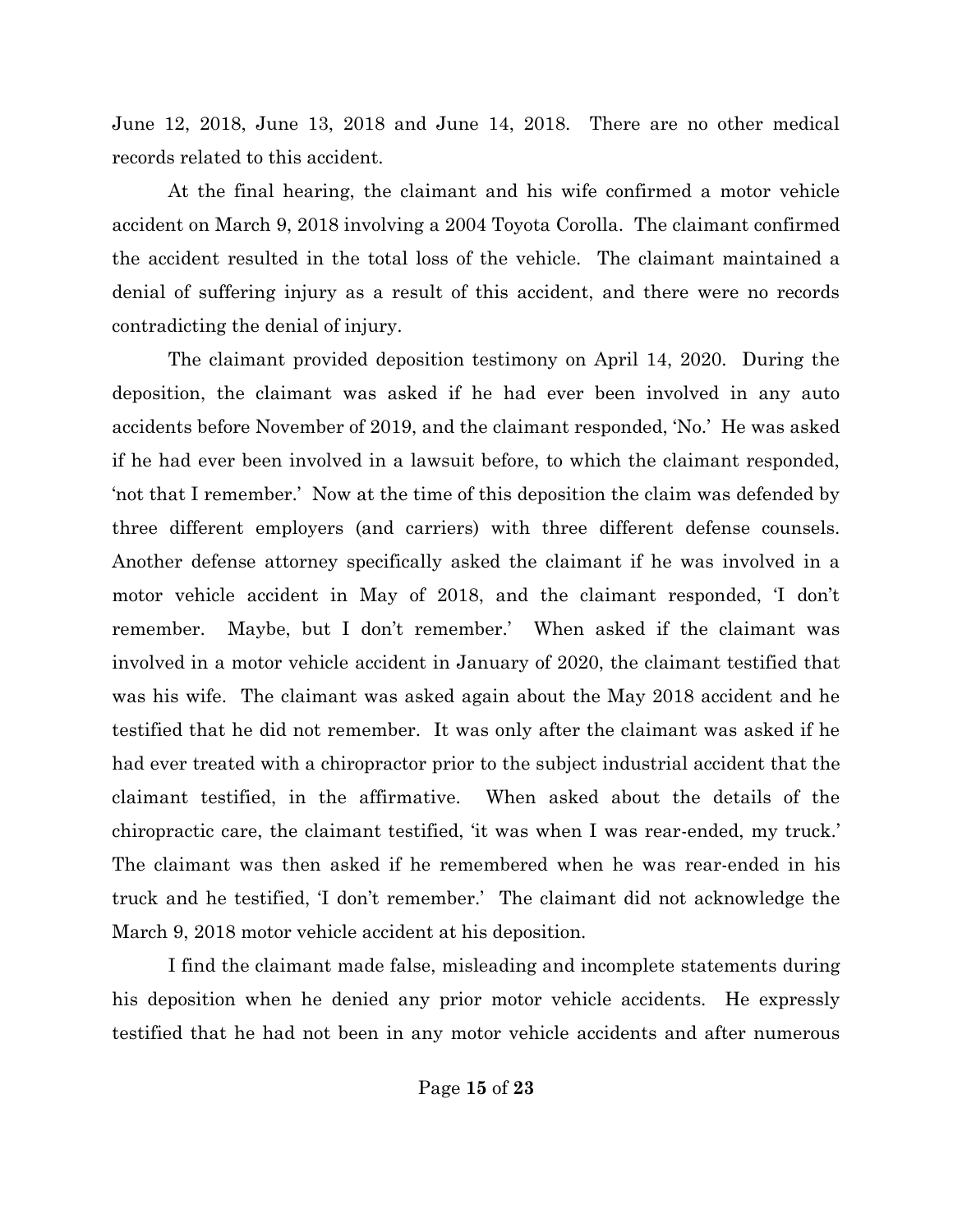follow-up questions, the claimant testified he had no recollection. But the claimant possessed some recollection when he was asked specifically about chiropractic care. Nevertheless, the claimant lost his recollection when it pertained to the details of such care. "The parties have a right to expect that all statements…are truthful, responsive, and complete." See *Village Apartments v. Hernandez*, 856 So.2d 1140 (Fla. 1st DCA 2003). The claimant's express denial of prior motor vehicle accidents was false, and I find his deposition testimony otherwise regarding prior motor vehicle accidents was incomplete. Further, the claimant's denial of the March 9, 2018 accident remained throughout the deposition [and continued until it was discovered in December of 2020]. Accordingly, I find the evidence supports the claimant made false, misleading and incomplete statements in deposition when he denied prior motor vehicle accidents and otherwise provided incomplete testimony as it pertained to prior motor vehicle accidents.

The employer/carrier also contends the claimant made a misrepresentation in deposition as to the extent of his injuries arising out of the May 6, 2018 motor vehicle accident as well as the extent of the chiropractic treatment related to such accident. During his 4/14/2020 deposition, the claimant was asked if he had been to any doctor for any reason prior to November of 2019, to which he replied, 'No.' Thereafter, the claimant acknowledged prior surgery to his appendix in 2005 or 2006. It was only after the claimant was directly asked if he had ever been to a chiropractor prior to the industrial accident that the claimant answered in the affirmative. After confirming seeing a chiropractor, the claimant provided the following testimony:

Q: When was that and where?

A: It was when I was rear-ended, my truck. But I don't remember when it was.

Q: Do you know where you went to see a chiropractor, what town, what the name of the doctor was?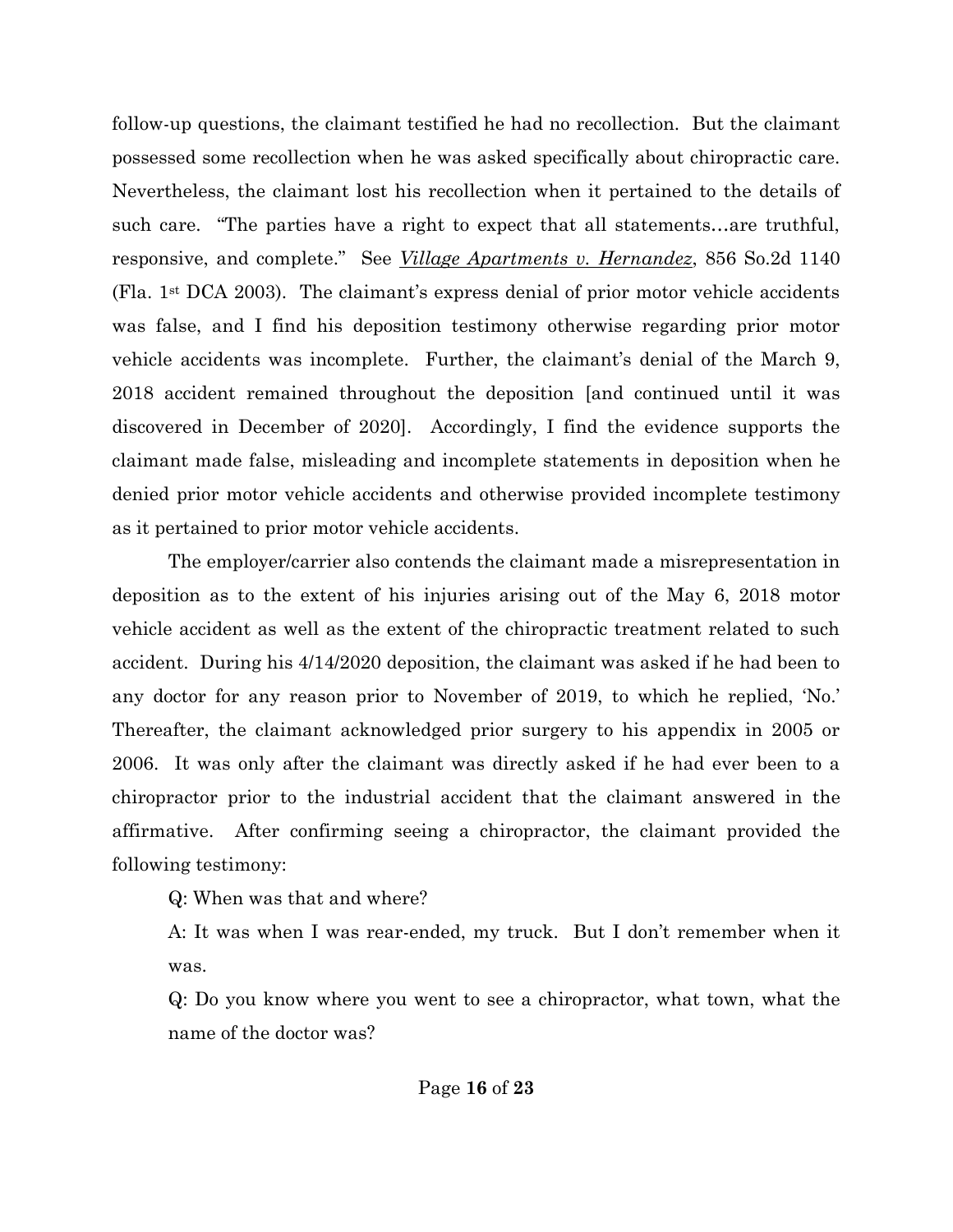A: It was here in Lake Worth.

Q: Do you know the name of the chiropractor?

A: No.

Q: Do you know how many times you went to see him?

A: No, I don't remember.

Q: Why did you see him? Was there something bothering you?

A: Yes, when the guy rear-ended me, I felt that my neck was like stiff, so I went to see if there was anything wrong.

Q: Did you have a lawsuit as a result of that rear-end collision?

A: No.

See 4/14/20 deposition, pages 62-64,

I find the claimant's deposition testimony included false, misleading and incomplete statements as it pertained to the extent of the injuries and the extent of the chiropractic treatment associated with the May 6, 2018 motor vehicle accident. While it is conceivable the claimant may not have recalled some of the inquired specifics, such as the date, identity and the amount of visits, the claimant's testimony – in its totality – reflects false, misleading and/or incomplete responses to the issue of the extent of the injuries and treatment received. Again, the records indicate the claimant was evaluated on two occasions and underwent chiropractic therapy on at least thirteen occasions. The records do not comport with testimony that the claimant's neck was stiff, and he wanted to see if there was anything wrong. Rather, the records reveal a history and presentation on May 22, 2018 of having neck pain with bilateral arm weakness and thoracic spine pain since the accident, and on June 8, 2018, the claimant reported only slight improvement since the physical therapy with ongoing complaints of neck pain with bilateral arm weakness and numbness and thoracic spine pain. In fact, on June 8, 2018, the provider recommended ongoing chiropractic therapy specifically for the right shoulder pain and recommended MRI studies of the cervical and thoracic spine,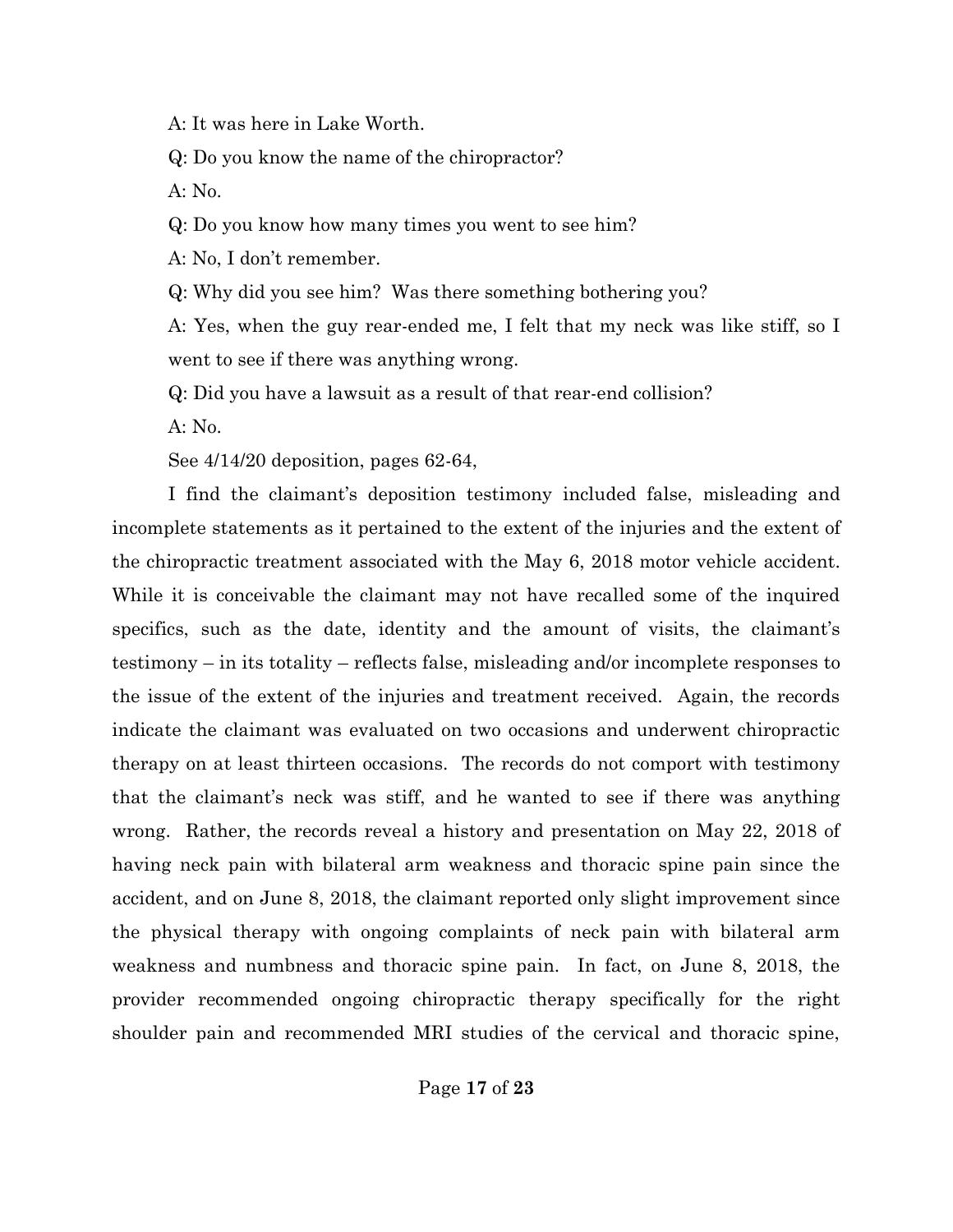with the cervical sought on an emergency basis. Further, the claimant did retain legal counsel for this accident, which is a direct contradiction to the specific question asked, but also a representation of the disparity between the claimant's testimony and the documentary evidence concerning the 5/6/18 motor vehicle accident. Accordingly, I find the claimant provided false, misleading and incomplete statements in his deposition as to the extent of the injuries sustained and chiropractic treatment received from the 5/6/18 motor vehicle accident.

The employer/carrier contends the claimant failed to disclose to Dr. Aparicio his involvement in either prior motor vehicle accident; the injuries sustained as a result of the 5/6/18 accident; that he received chiropractic treatment as a result of the 5/6/18 accident; and the extent of such treatment. The claimant underwent an IME of his choice with Dr. Raul Aparicio on June 15, 2020. The claimant provided a history of the industrial accident and reported complaints of pain to the low back, right shoulder, and neck. He denied any prior orthopedic injuries or treatments. Dr. Aparicio was provided with medical records from St. Mary's and JFK. Dr. Aparicio diagnosed the claimant with injuries to the right shoulder, neck and low back/coccyx, and indicated the industrial accident was the major contributing cause for same. Dr. Aparicio made several recommendations for treatment and further diagnostics.

Dr. Aparicio testified via deposition on July 21, 2020. Dr. Aparicio testified that he had no difficulty communicating with the claimant.2 Dr. Aparicio testified that he took a history from the claimant and that the claimant said 'that he never had treatment to his neck and his shoulder and his lower back.' Dr. Aparicio was asked if he "specifically asked him those questions about those body parts" and Dr. Aparicio testified, "Yes, I did." Dr. Aparicio was thereafter asked if he was aware that Mr. Paz had been involved in a motor vehicle accident in May of 2018 and Dr. Aparicio testified, "No." Dr. Aparicio testified, "The question is specifically any

 $\overline{a}$ 

<sup>2</sup> In the claimant's 7/28/20 deposition, he testified that Dr. Aparicio spoke to him in Spanish and that he had no trouble understanding him.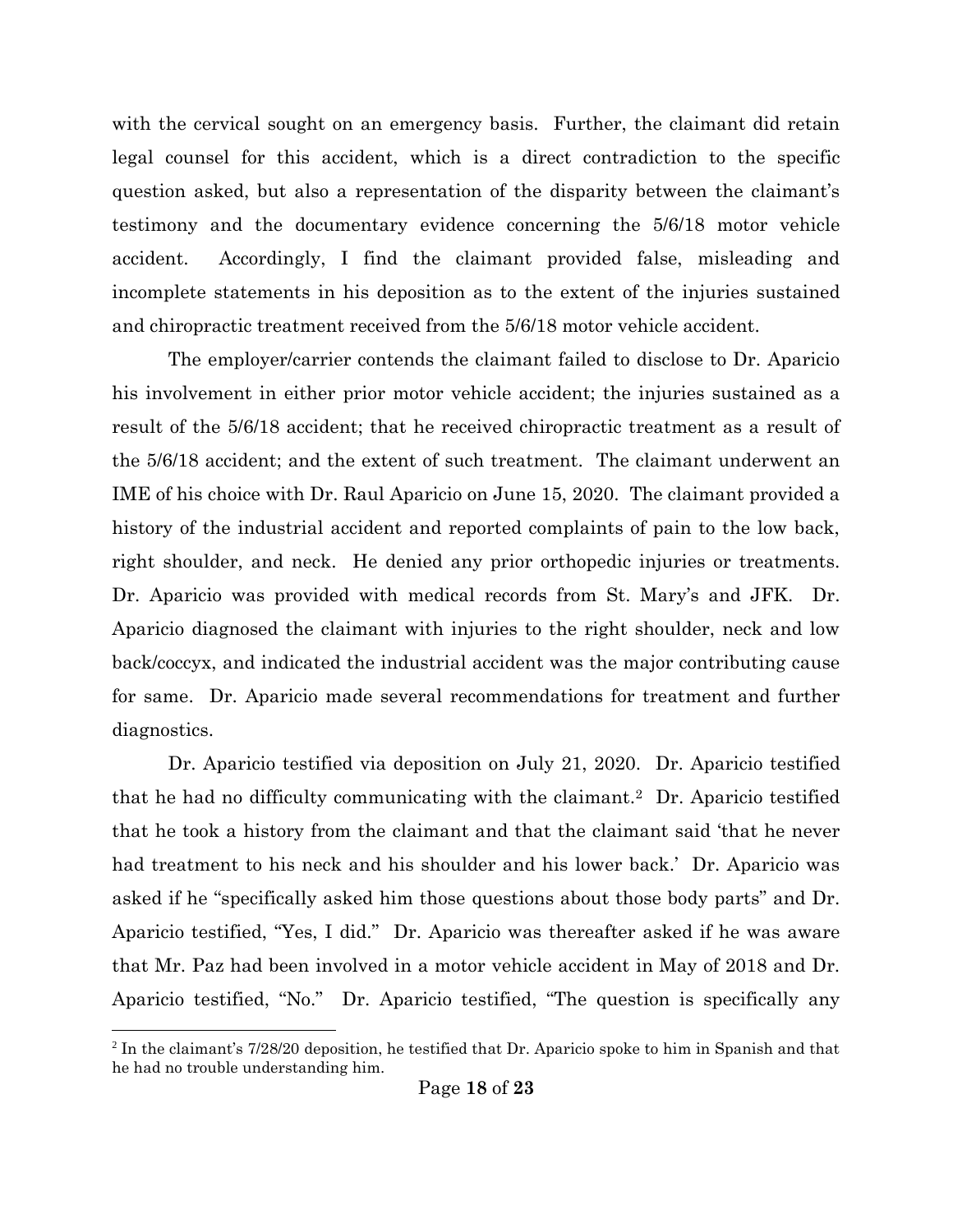prior injuries or treatments by physicians to those areas of which you are complaining [right shoulder, neck, low back], so if he injured those body parts in the motor vehicle accident, I then I would expect him to tell me."

I find the claimant made false, misleading and incomplete statements to Dr. Aparicio by denying the prior motor vehicle accident[s], the injuries sustained in the 5/6/18 motor vehicle accident, that he treated with a chiropractor for his right shoulder and neck from the 5/6/18 motor vehicle accident, and thus, the extent of the injuries and treatment as well.

#### *Intent to Obtain Benefits?*

In that the employer/carrier has established the claimant made false, misleading and incomplete statements under each allegation, the inquiry turns to whether the claimant made such statements with the intent to obtain benefits. The challenge of determining an individual's intent is always difficult. In this matter, the false statements were made prior to the final hearing, and therefore, I had the benefit of analyzing the claimant's testimony at the final hearing, including his responses and explanations for his prior deposition testimony and statements to his IME provider.

At the final hearing, the claimant maintained that he simply did not remember the May 6, 2018 [or the March 9, 2018] motor vehicle accident[s]. However, while his deposition testimony, upon recollection, minimized the treatment; characterized his visit to the chiropractor was to see if there was anything wrong; and flatly denied legal representation, his trial testimony confirmed he retained Kanner & Pintaluga; that he retained counsel because he injured his neck; that his lawyers sent him to Cagigas Medical Center; and confirmed he received treatment. Still, at trial, the claimant minimized the extent of his treatment at Cagigas, testifying it was one to two weeks, when it was more than three weeks, and he still maintained the injury was only to the neck, even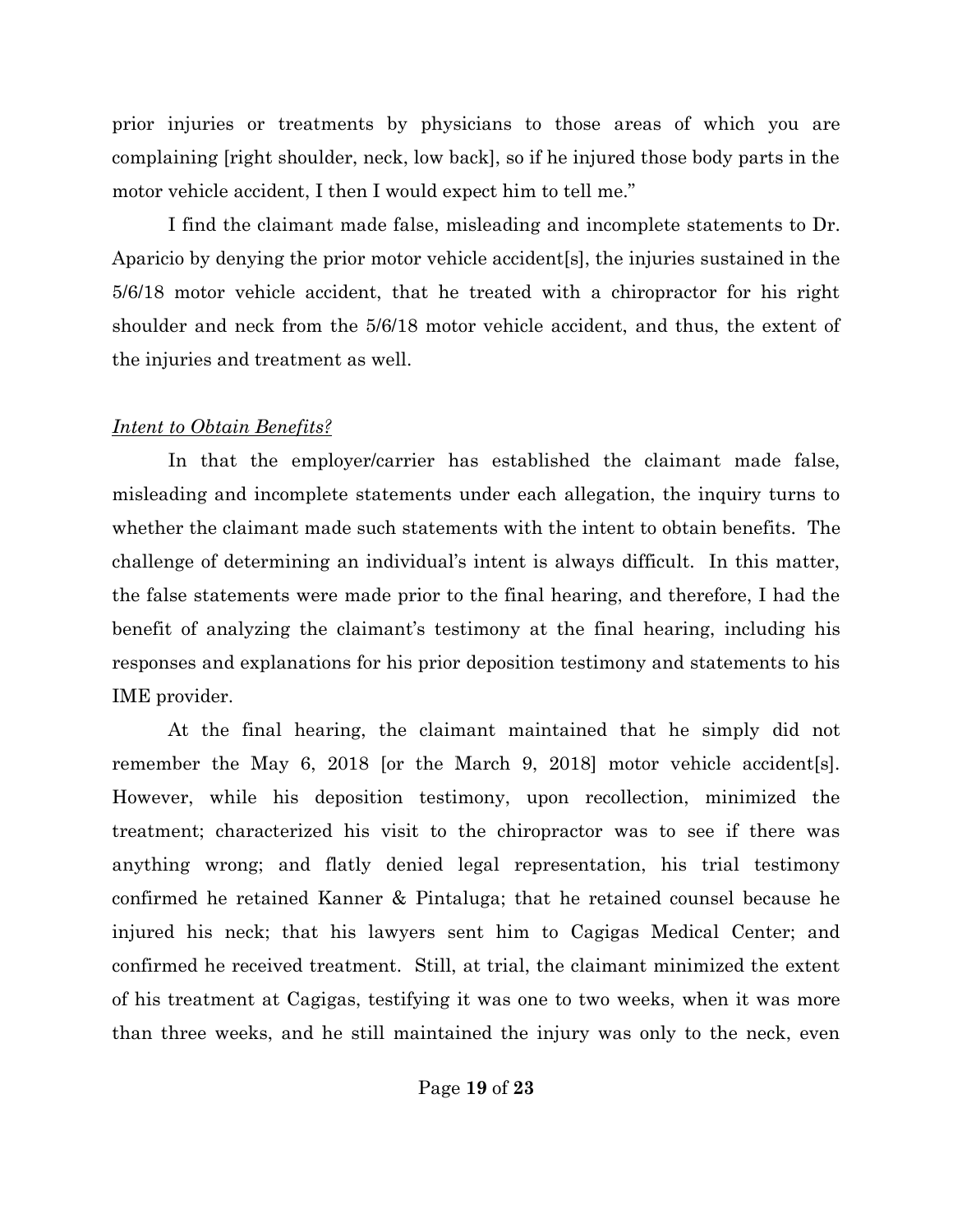though the records expressly reflect treatment recommendations to the right shoulder and the thoracic spine.

Interestingly, while the claimant testified at trial that he did not recall the motor vehicle accident[s] and extent of injuries and treatment on April 14, 2020, the claimant did recall the 5/6/18 motor vehicle accident and treatment received by the time he underwent his IME evaluation on June 15, 2020. The claimant testified at trial that he chose not to tell Dr. Aparicio about the prior motor vehicle accident and treatment because he didn't think it was important. Now by the time of his July 28, 2020 deposition, the claimant testified his current complaints were only to the low back – that his neck and right shoulder resolved. Even though he complained of neck and right shoulder problems to his IME provider a month prior, the claimant testified he did not recall making such complaints. Also, during the 7/28/20 deposition, the claimant was asked if he advised Dr. Aparicio about the 5/6/18 motor vehicle accident and chiropractic treatment, to which the claimant responded, "I don't recall." But five months after this 7/28/20 deposition, the claimant testified at final hearing that he did recall the 5/6/18 MVA at the time of the IME evaluation and chose not to disclose it because of a perceived lack of importance. Now the claimant did advise Dr. Aparicio of his prior appendix surgery [from 2005 or 2006] and explained that he didn't think prior neck treatment was relevant [at a visit for which he reported neck pain] but he believed the prior appendectomy was relevant because "it was a prior surgery."

It should further be noted the claimant acknowledged at the final hearing having lied repeatedly throughout the claim pertaining to his association with Julio Moradel, the supervisor with MDA Concrete at the time of the accident. The claimant has consistently maintained that he had minimal contact with Mr. Moradel, and that he did not have contact with anyone from MDA Concrete after the industrial accident. At the final hearing – after being confronted with his phone records - the claimant acknowledged that he knew Mr. Moradel; that they had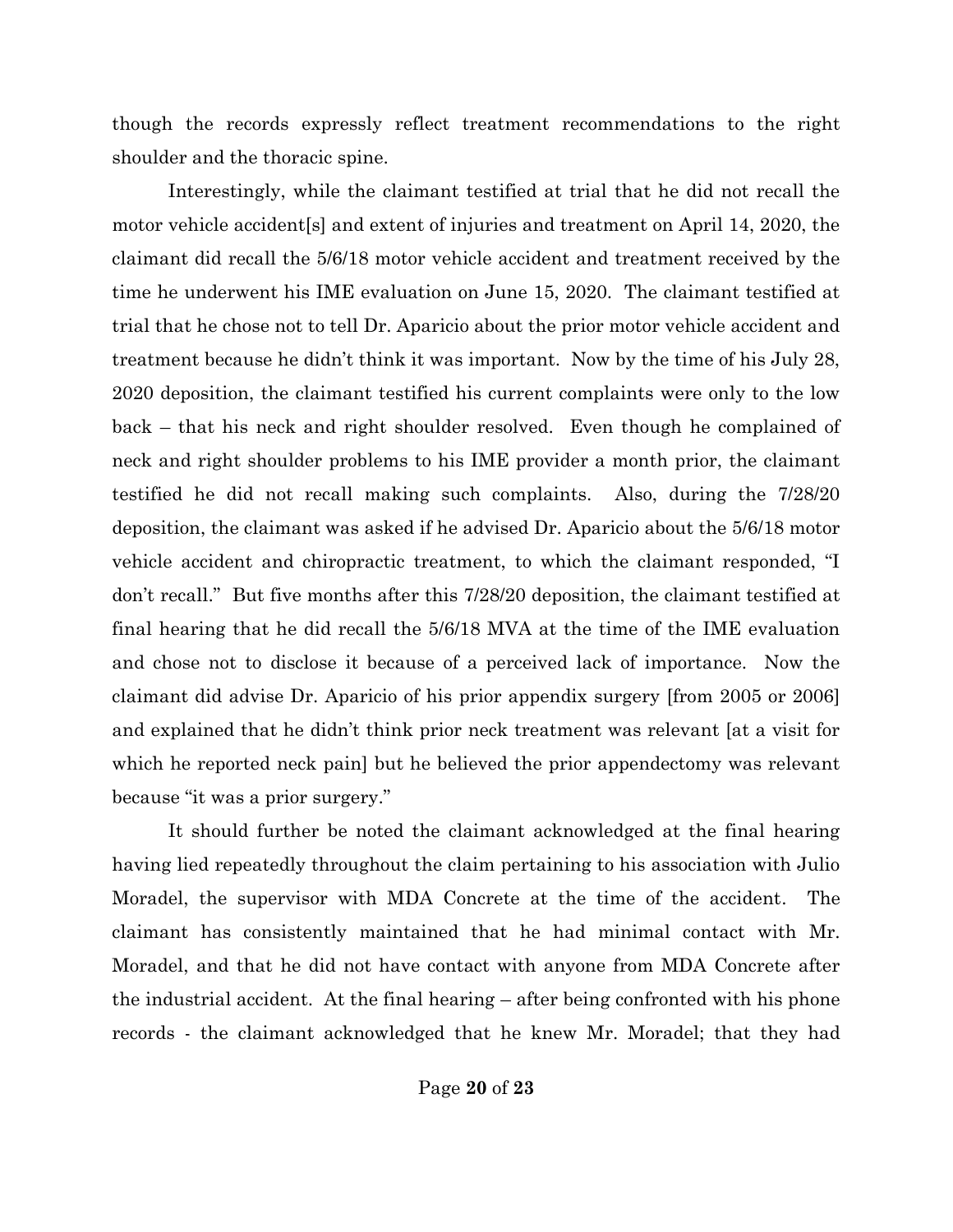repeated contact before the industrial accident and after – up to at least June 22, 2020 [during the pendency of this litigation]; and that he consistently lied<sup>3</sup> about such contact because Mr. Moradel asked him not to get Mr. Moradel involved in the matter. This is somewhat odd since Mr. Moradel had been deposed on June 29, 2020; testified live at the bifurcated final hearing on August 31, 2020; and had stopped working for MDA Concrete prior to the commencement of this matter. Accordingly, Mr. Moradel was involved and there seemed to be little reason to justify lying about the extent of the contact with Mr. Moradel. While claimant counsel argued such lies were to the claimant's detriment, it makes more sense to deny a friendship with a key witness so as to bolster that witness' credibility as an impartial participant. While this misrepresentation is not assessed under F.S. 440.105 and 440.09(4) because it was not specifically pled, it is a piece of the puzzle in determining the claimant's intent. For similar reasons, it should also be noted that the claimant seemingly provided misleading and/or incomplete testimony regarding his earnings reports in that he gave conflicting evidence regarding income in January of 2020, while his bank records reflected cash deposits totaling more than \$3,000. The claimant provided a rather Clintonian explanation<sup>4</sup> – when I say 'work', I mean 'working seriously'…working steady as opposed to sporadically.

Upon careful consideration of the evidence submitted and having had the opportunity to assess the claimant, I find the claimant's false, misleading and incomplete statements regarding his 5/6/18 motor vehicle accident and resulting injuries and treatment – in deposition and to Dr. Aparicio – were made with the intent of obtaining benefits. I find the claimant's final hearing testimony that he did not recall the 5/6/18 motor vehicle accident and resulting injuries/treatment at deposition lacked credibility. Rather, I find the claimant repeatedly exercised selective amnesia when it pertained to particular facts - facts that one might

 $\overline{a}$ 

<sup>3</sup> The claimant did not concede that Mr. Moradel did not ask him to lie – the claimant chose that route.

<sup>4</sup> President Bill Clinton famously defended a prior [apparently] false statement by declaring, "It depends upon what the meaning of the word 'is' is."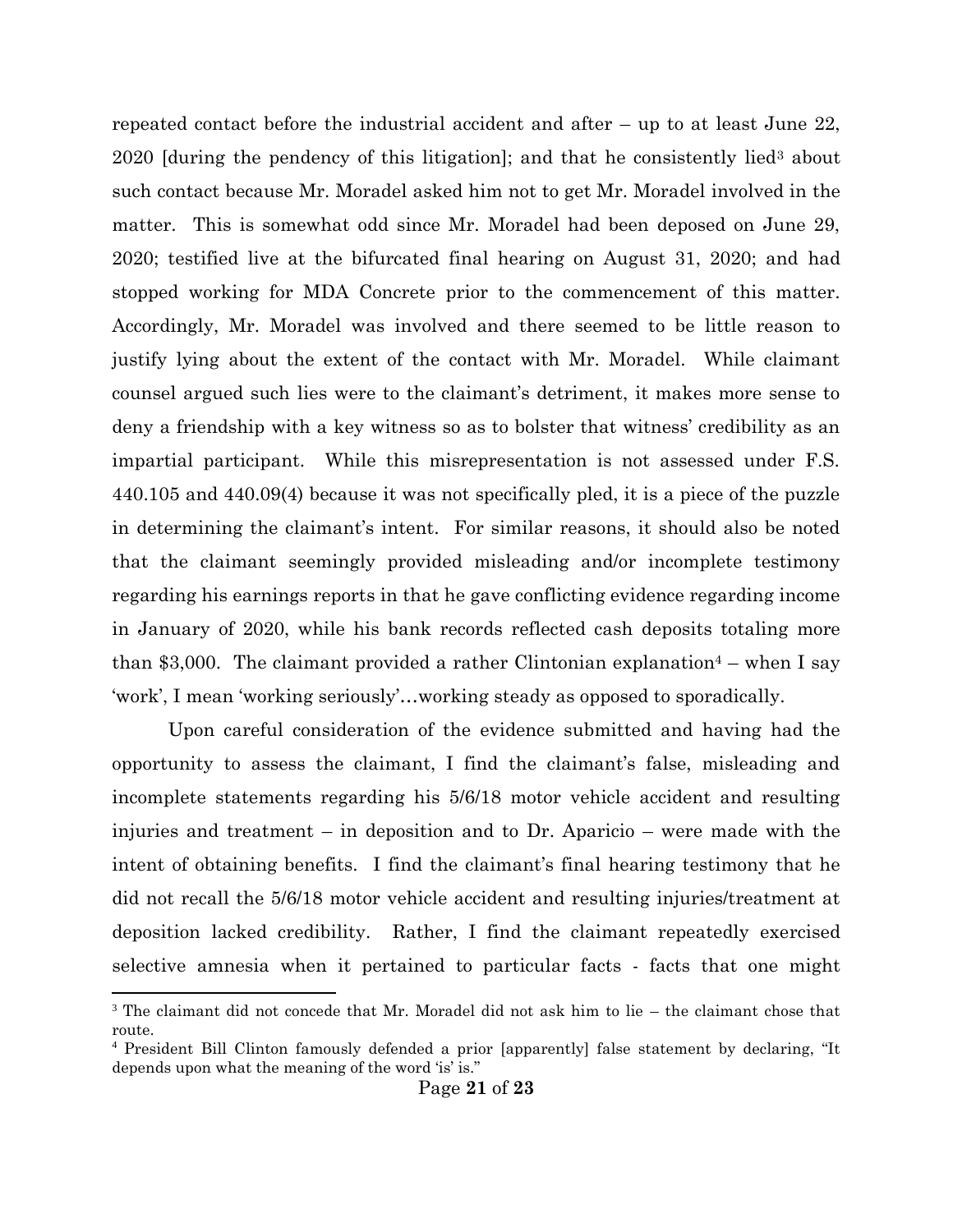perceive to be damaging to a claim for workers' compensation benefits. I find the claimant's testimony that he naively omitted the 5/6/18 motor vehicle accident to Dr. Aparicio lacked credibility. The claimant acknowledged he understood it was expected that he would have to provide a medical history and that a medical history was important for an evaluation. The claimant acknowledged misrepresentation in his claim and he consistently testified with specifics and detail in certain respects while relying upon convenient lack of recollection in other respects. I find the weight of the evidence supports the requisite intent.

I do feel compelled to address a particular argument made by the claimant – that there is no factual dispute about the accident [the claimant undisputedly fell off the scaffold and was transported to the hospital via ambulance] and that the employer/carrier 'had done everything they could to avoid responsibility' for what was an obvious industrial accident. I understand and appreciate the claimant's point – that the subsequent misrepresentations arguably had no bearing on whether the claimant suffered a compensable industrial accident, and therefore, the notion of a blanket disqualification of benefits is unjust. Nevertheless, this argument is more appropriately to be presented to the legislature. The law mandates that if the claimant makes a misrepresentation with the intent of obtaining benefits, he is barred from receiving benefits. The legislature has not created a hierarchy of offenses and/or repercussions to capture a more just outcome. Perhaps, the legislature exhibited great wisdom in the original drafting…perhaps, the statute warrants a re-visit. Nevertheless, the undersigned JCC is without subject matter jurisdiction to make this assessment.

For the reasons set forth herein, I conclude the employer/carrier has met its burden by a preponderance of the evidence that the claimant made false, misleading and incomplete statements in deposition and to Dr. Aparicio, his IME, pertaining to the 5/6/18 MVA, including prior injuries sustained and treatment received, for the purpose of obtaining workers' compensation benefits. For such transgression, the